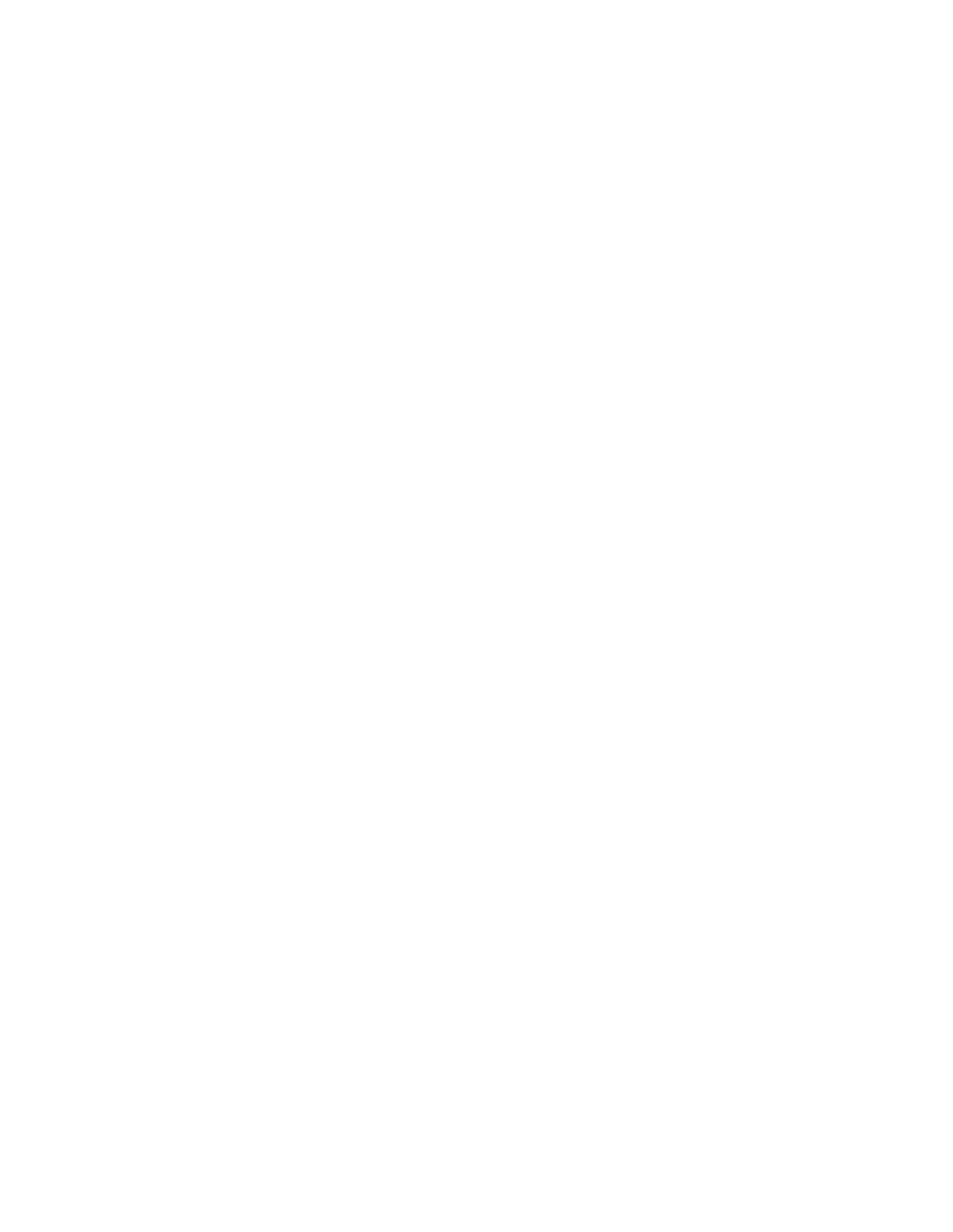# **NEW PEOPLES BANKSHARES, INC.**

**67 Commerce Drive**

**Honaker, Virginia 24260**

# **NOTICE OF ANNUAL MEETING OF SHAREHOLDERS \_\_\_\_\_\_\_\_\_\_\_\_\_\_\_\_\_\_\_**

**\_\_\_\_\_\_\_\_\_\_\_\_\_\_\_\_\_\_\_**

The Annual Meeting of Shareholders (the "Annual Meeting") of New Peoples Bankshares, Inc. (the "Company") will be held on Tuesday, June 2, 2015 at 6:00 p.m. at the Abingdon office of New Peoples Bank, 350 West Main Street, Abingdon, Virginia 24210, for the following purposes:

- 1. To elect three directors to serve for terms of three years each expiring at the 2018 annual meeting of shareholders; and
- 2. To approve a non-binding resolution on the compensation of the named executive officers disclosed in this proxy statement.
- 3. To ratify the Audit Committee's appointment of Elliott Davis Decosimo, LLC as the Company's independent registered public accounting firm for the year ending December 31, 2015.
- 4. Act upon such other matters as may properly come before the Annual Meeting.

Only holders of shares of Common Stock of record at the close of business on March 30, 2015, the record date fixed by our Board of Directors, are entitled to notice of, and to vote at, the Annual Meeting.

It is important that as many shares as possible be represented at the Annual Meeting. Please read this Proxy Statement and submit your Proxy via the Internet, or by using the toll-free telephone number or by completing, signing, dating and returning your Proxy promptly using the enclosed postage-paid envelope. You may revoke your proxy at any time before it has been voted.

By Order of the Board of Directors

Frank Lexter, J.

Frank Sexton, Jr. Secretary

April 10, 2015

# **IMPORTANT NOTICE REGARDING THE AVAILABILITY OF PROXY MATERIALS FOR THE SHAREHOLDER MEETING TO BE HELD ON JUNE 2, 2015.**

The Proxy Statement, proxy card and the 2014 Annual Report to stockholders on Form 10-K are available at http://www.edocumentview.com/NWPP.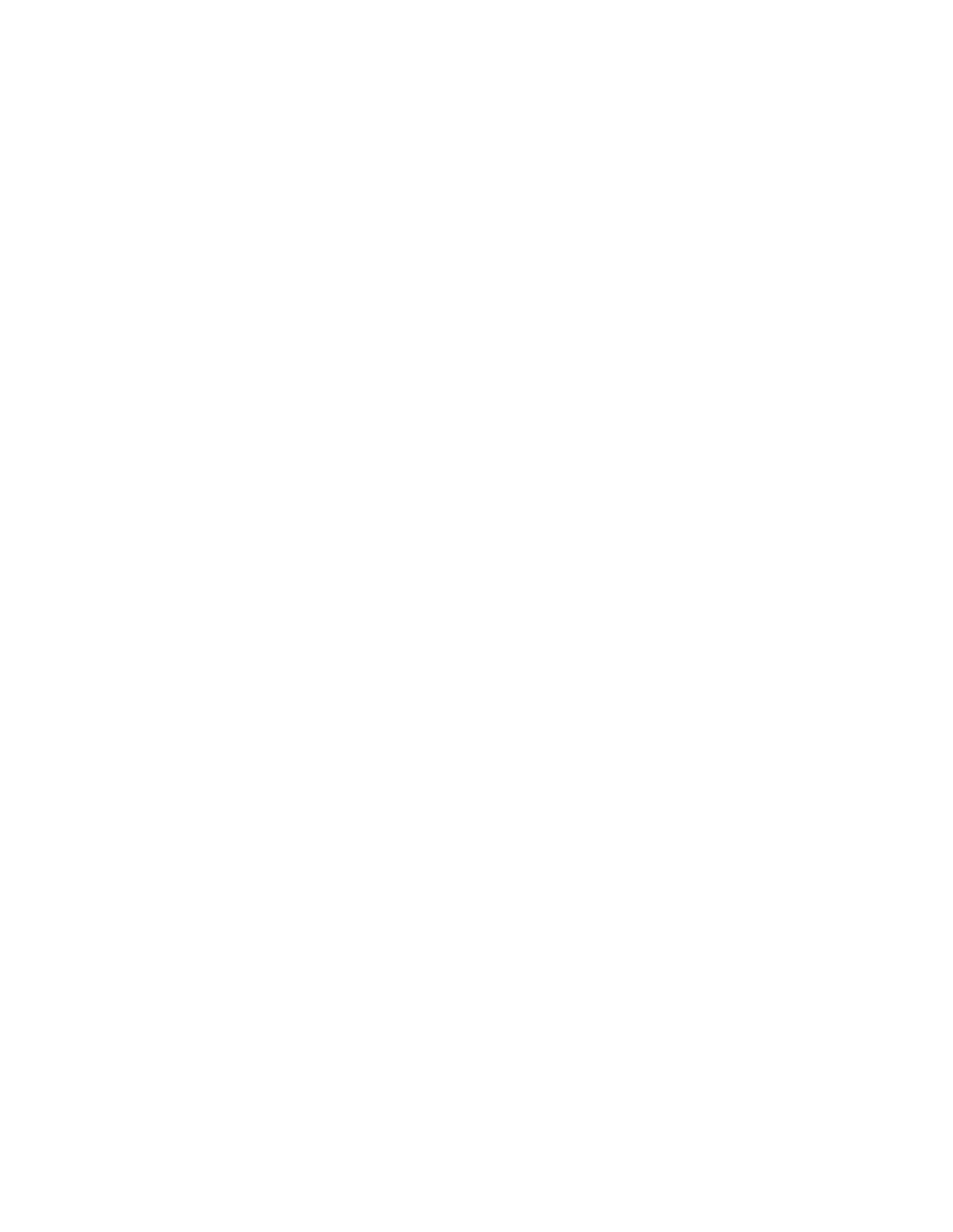# **NEW PEOPLES BANKSHARES, INC.**

**67 Commerce Drive Honaker, Virginia 24260 \_\_\_\_\_\_\_\_\_\_\_\_\_\_\_\_\_\_\_\_\_\_\_\_\_\_\_\_\_\_\_\_\_\_\_\_\_\_\_\_\_\_\_\_\_\_\_\_**

# **PROXY STATEMENT 2015 ANNUAL MEETING OF SHAREHOLDERS \_\_\_\_\_\_\_\_\_\_\_\_\_\_\_\_\_\_\_\_\_\_\_\_\_\_\_\_\_\_\_\_\_\_\_\_\_\_\_\_\_\_\_\_\_\_\_\_**

This Proxy Statement is furnished to holders of the common stock, par value \$2.00 per share ("Common Stock"), of New Peoples Bankshares, Inc., in connection with the solicitation of proxies by our Board of Directors on behalf of the Company to be used at the 2015 Annual Meeting of Shareholders (the "Annual Meeting") to be held on Tuesday, June 2, 2015 at 6:00 p.m. at the Abingdon office of New Peoples Bank, 350 West Main Street, Abingdon, Virginia 24210, and any duly reconvened meeting after adjournment thereof.

Your vote is very important, regardless of the number of shares you own. You are urged to submit your vote as soon as possible. You will have the option to vote by telephone, via the Internet or by completing, dating and signing a proxy and returning it to the Company. Any shareholder who executes a proxy has the power to revoke it at any time by written notice to our Secretary, by executing a proxy dated as of a later date, or by voting in person at the Annual Meeting. It is expected that this Proxy Statement and the enclosed proxy card will be mailed on or about April 10, 2015 to all shareholders entitled to vote at the Annual Meeting.

The cost of soliciting proxies for the Annual Meeting will be borne by us. We do not intend to solicit proxies other than by use of mail, however certain officers and our regular employees or our subsidiaries, without additional compensation, may use their personal efforts, by telephone or otherwise, to obtain proxies. We may also reimburse banks, brokerage firms and other custodians, nominees and fiduciaries for their reasonable out-of-pocket expenses in forwarding proxy materials to the beneficial owners of shares of Common Stock.

To reduce the expenses of delivering duplicate proxy materials to shareholders, we are relying upon SEC rules that permit us to deliver only one proxy statement and annual report to multiple shareholders who share an address unless we received contrary instructions from any shareholder at that address. All shareholders sharing an address will continue to receive separate proxy cards based on their registered ownership of Common Stock. Any shareholder sharing an address who does not receive an individual proxy statement and annual report may write or call Computershare Investor Services ("Computershare") as specified below and Computershare will promptly send the materials to the shareholder at no cost. For future meetings, a shareholder may request separate copies of our proxy statement and annual report, or request that we only send one set of these materials if the shareholder is receiving multiple copies, by contacting Computershare at Attn.: Shareholder Services, 211 Quality Circle, Suite 210, College Station, TX 77845 or by telephoning Computershare toll free at 1-800-368-5948.

On March 30, 2015, the record date for determining those shareholders entitled to notice of and to vote at the Annual Meeting, there were 22,878,654 shares of Common Stock issued and outstanding. Each outstanding share of Common Stock is entitled to one vote on all matters to be acted upon at the Annual Meeting. A majority of the shares of Common Stock entitled to vote, represented in person or by proxy, constitutes a quorum for the transaction of business at the Annual Meeting.

A shareholder may abstain or (only with respect to the election of directors) withhold his or her vote (collectively, "Abstentions") with respect to each item submitted for shareholder approval. Abstentions will be counted for purposes of determining the existence of a quorum. Abstentions will not be counted as voting in favor of the relevant item, and generally will have no effect on whether or not the item is approved.

A broker who holds shares in "street name" is prohibited from voting on certain items when it has not received instructions from the beneficial owner. Except for certain items for which brokers are prohibited from exercising their discretion, a broker is entitled to vote on matters presented to shareholders without instructions from the beneficial owner. Brokers are not permitted to vote for the election of directors, and the advisory resolution on named executive compensation without specific instruction from the beneficial owner of the shares in street name. "Broker shares" that are voted on at least one matter will be counted for purposes of determining the existence of a quorum for the transaction of business at the Annual Meeting. Where brokers do not have or do not exercise such discretion, the inability or failure to vote is referred to as a "broker nonvote." Broker nonvotes will not be counting as voting in favor of any particular matter. "Broker shares" that are not voted on any matter at the Annual Meeting will not be counted for purposes of determining the existence of a quorum.

The Board of Directors is not aware of any matters other than those described in this Proxy Statement that may be presented for action at the Annual Meeting. However, if other matters do properly come before the Annual Meeting, the persons named in the enclosed proxy possess discretionary authority to vote in accordance with their best judgment with respect to such other matters.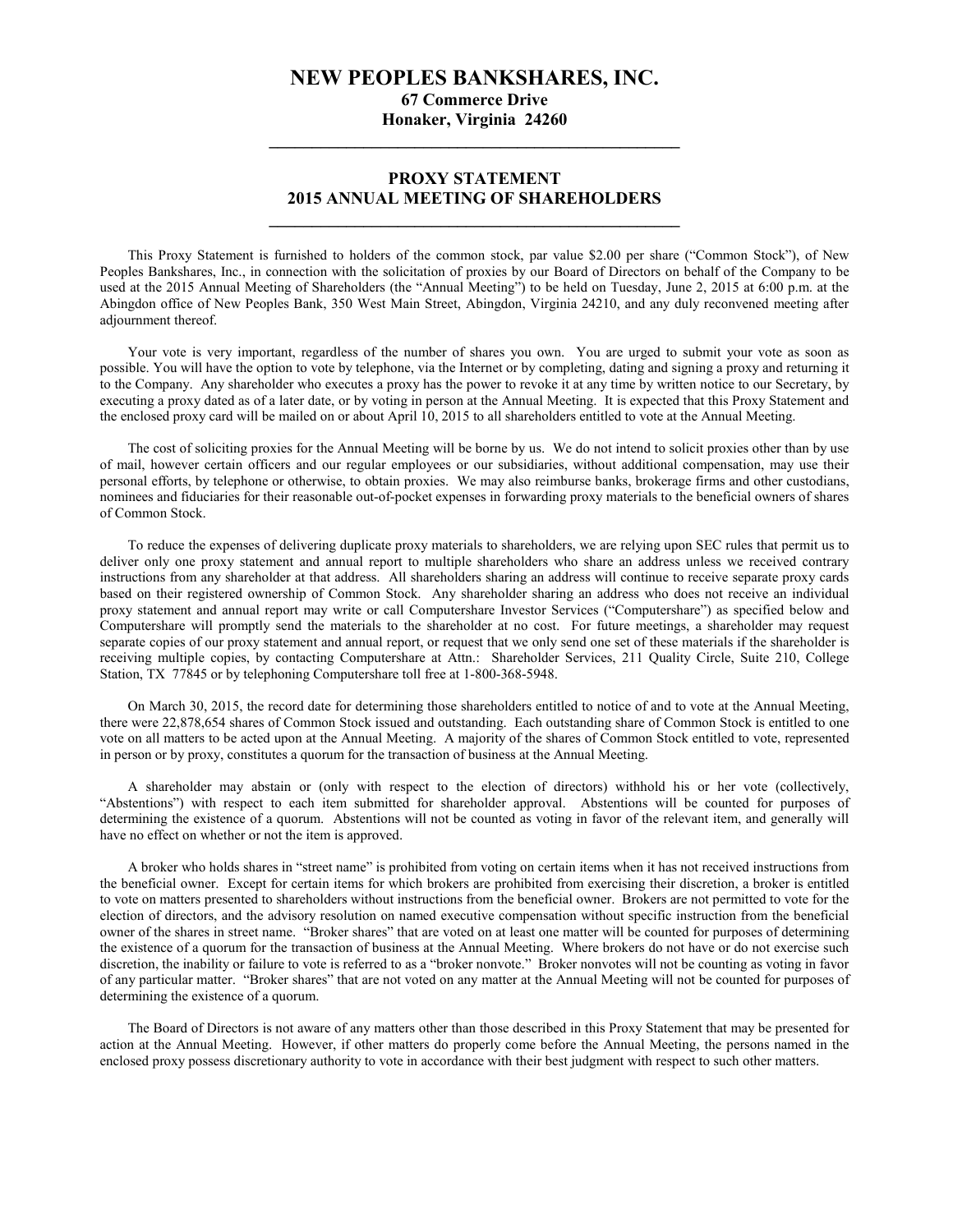# **PROPOSAL ONE ELECTION OF DIRECTORS**

The Board of Directors consists of 9 current members, three of whom are nominated for election as directors at the Annual Meeting to serve for terms of three years each expiring on the date of the annual meeting of shareholders in 2018. Six other directors are serving terms that end in either 2016 or 2017, as indicated below.

The election of each nominee for director requires the affirmative vote of the holders of a plurality of the shares of Common Stock cast in the election of directors. If the proxy is executed in such manner as not to withhold authority for the election of any or all of the nominees for directors, then the persons named in the proxy will vote the shares represented by the proxy for the election of the three nominees named below. If the proxy indicates that the shareholder wishes to withhold a vote from one or more nominees for director, such instructions will be followed by the persons named in the proxy.

Each nominee has consented to being named in this Proxy Statement and has agreed to serve if elected. The Board of Directors has no reason to believe that any of the nominees will be unable or unwilling to serve. If, at the time of the Annual Meeting, any nominee is unable or unwilling to serve as a director, votes will be cast, pursuant to the enclosed proxy, for such substitute nominee as may be nominated by the Board of Directors. There are no current arrangements between any nominee and any other person pursuant to which a nominee was selected. No family relationships exist among any of the directors or between any of the directors and executive officers of the Company.

The following biographical information discloses each nominee's age and business experience for the past five years, unless otherwise noted, and the year that each individual was first elected to our Board of Directors or earlier to the Board of Directors of New Peoples Bank, Inc. (the "Bank"), the predecessor to and now a wholly owned subsidiary of the Company.

# **Nominees for Election for Terms Expiring in 2018**

**Joe M. Carter**, 77, is a retired general manager of Daugherty Chevrolet in Gate City, Virginia. He served 43 years in this role from 1965 to April 2008. Mr. Carter is a 1958 graduate of the Whitney Business School formerly located in Kingsport, Tennessee. He served as an advisory Board member of the former Peoples Bank, Inc. and its successors, Premier Bank – Central, NA and First Virginia Bank Southwest, until his resignation in 1998. Mr. Carter has served as a Trustee of Thomas Village Baptist Church for the past 26 years and its Treasurer for the past 13 years. He also has served on the Scott County Economic Development Board of Directors from 1998 to 2000. He has been a director of the Company since 1998 and served on the Audit Committee from 1998 until 2004. He currently serves on the Director Loan Committee, Executive Committee and Asset Liability Management Committee of the Bank. Mr. Carter's experience in the automotive industry and consumer finance assists the Board of Directors in understanding these businesses which are important in the Company's markets.

**Harold Lynn Keene**, 60, has been President of Keene Carpet, Inc. since 1976 and was President of Harold Keene Coal Co., Inc. beginning in 1984 until its sale in January 2011. Mr. Keene received his Bachelor of Science Degree in accounting from East Tennessee State University in 1976. He served as a bank director for Peoples Bank, Inc. and its successor bank Premier Bank-Central, NA from 1987 until 1997 for which he was an Audit Committee member during his entire tenure and Chairman of the Board for two years. He also served as an advisory board member with First Virginia Bank Southwest from 1997 to 1998. He has been a director of the Company and has sat as the Audit Committee Chairman since 1998. He also has been the Chairman of the Board of Directors of the Company and the Bank since May 2014. Mr. Keene also serves on the Executive Committee, Director Loan Committee, Asset Liability Management Committee, BOLI Committee and the Risk and Compliance Committee. Mr. Keene's experience in banking provides an important resource to the Board of Directors in dealing with bank and finance-related matters. His experience in the coal industry provides for a resource in the coal industry which is an important market for the Company.

**Fred W. Meade**, 81, has been President and Owner of Big M Stores, Inc., a retail department store and flooring business, since 1973 and has also been involved in real estate development and rental properties since 1980. He served as a Board member of Southwest Bank of Virginia from 1971 until it sold in 1980. He subsequently served as an advisory board member for the former Bank of Virginia and Signet Bank from 1980 until 1997. Mr. Meade has served as a member of the Russell County Economic Development board for the past twenty-one years. In addition, he has served as a member of the Board of Directors of the Russell County Chamber of Commerce. He is a life-long resident of Russell County. He has been a director of the Company since 1998 and served as Chairman of the Board of Directors for the Company and the Bank for two years. He currently is a member of the Director Loan Committee, Nominating Committee and the Compensation Committee. Mr. Meade's experience in the retail business, real estate, economic development, and bank board experience are very important to the Board of Directors.

# **THE BOARD OF DIRECTORS RECOMMENDS THE SHAREHOLDERS VOTE "FOR" THE NOMINEES SET FORTH ABOVE.**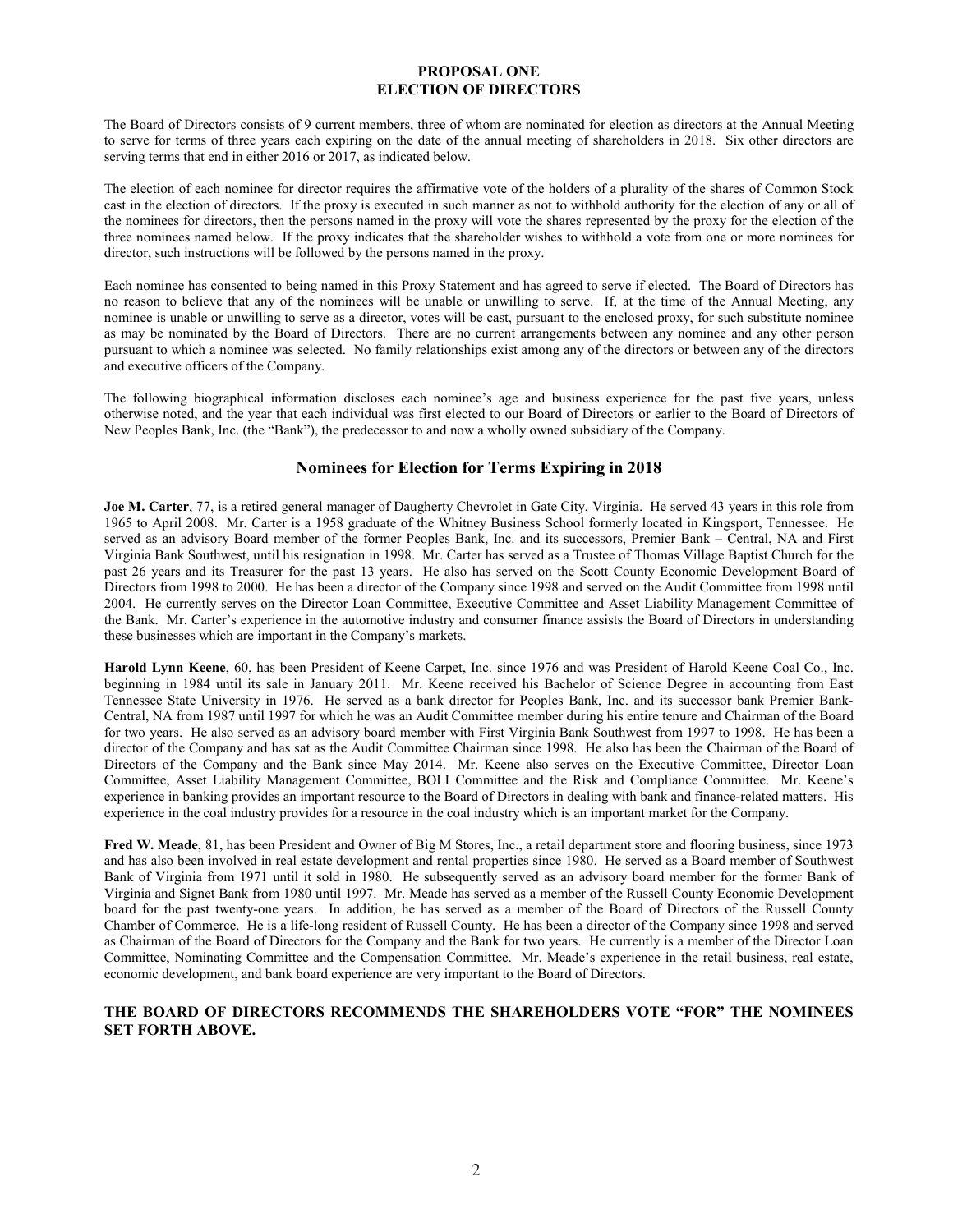# **PROPOSAL TWO ADVISORY VOTE ON THE APPROVAL OF COMPENSATION OF THE NAMED EXECUTIVE OFFICERS**

The Dodd-Frank Wall Street Reform and Consumer Protection Act of 2010 (the Dodd-Frank Act) enables our shareholders to approve, on an advisory or nonbinding basis, the compensation of the Company's named executive officers, as described in the disclosures and discussion regarding executive compensation in this proxy statement. Our performance-related compensation philosophy is the basis for all of our compensation decisions. Please refer to "Executive Compensation" for an overview of the compensation of the Company's named executive officers, as required by Securities and Exchange Commission rules. At the 2011 Annual Meeting of Shareholders, the shareholders approved a proposal on how frequently to hold this advisory nonbinding vote on compensation for named executive officers, which was to hold such vote annually.

We are asking for stockholder approval of our named executive officers' compensation as described in this proxy. The vote is not intended to address any specific item of compensation, but rather the overall compensation of our named executive officers and the compensation policies and practices discussed in this proxy. Because the vote is advisory, it will not be binding on the Company or its Board of Directors. However, the Compensation Committee will take into account the outcome of the vote when considering future executive compensation arrangements. The compensation of our Chief Executive Officer, C. Todd Asbury, is included in the overall executive officer compensation which is the subject of this Proposal. Mr. Asbury attends the Board's Compensation Committee although he does not participate in any discussion or approval of his own compensation. A majority vote of the shares present in person or by proxy is required to approve this resolution.

# **THE BOARD OF DIRECTORS RECOMMENDS THE SHAREHOLDERS VOTE "FOR" APPROVAL OF THE COMPENSATION OF THE NAMED EXECUTIVE OFFICERS.**

# **PROPOSAL THREE RATIFICATION OF APPOINTMENT OF INDEPENDENT AUDITORS**

For the year ending December 31, 2015, the Audit Committee of the Board of Directors has selected Elliott Davis Decosimo, LLC, an independent registered public accounting firm, to perform the audit of the Company's financial statements.

The selection of Elliott Davis Decosimo, LLC as the Company's independent auditors is not required to be submitted to a vote of the shareholders for ratification. The Company is doing so because it believes that it is a matter of good corporate practice. If the shareholders fail to vote on an advisory basis in favor of the selection of Elliott Davis Decosimo, LLC, the Audit Committee will reconsider whether to retain Elliott Davis Decosimo, LLC, and may retain that firm or another firm without re-submitting the matter to the shareholders. Even if the shareholders ratify the appointment, the Audit Committee may, in its discretion, direct the appointment of a different independent registered public accounting firm at any time during the year if it determines that a change would be in the Company's best interests. Approval of this Proposal requires the affirmative vote of a majority of the shares voted on the Proposal.

A representative of Elliott Davis Decosimo, LLC is expected to be at the Annual Meeting of Shareholders. That representative will have the opportunity to make a statement at the meeting and will be available to respond to appropriate questions.

# **THE BOARD OF DIRECTORS RECOMMENDS THE SHAREHOLDERS VOTE "FOR" THE RATIFICATION OF THE APPOINTMENT OF ELLIOTT DAVIS DECOSIMO, LLC AS THE INDEPENDENT REGISTERED PUBLIC ACCOUNTING FIRM FOR THE YEAR ENDING DECEMBER 31, 2015.**

### **Incumbent Directors Whose Terms Expire in 2016**

**Tim W. Ball**, 55, has been President, Owner and Operator of Ball Coal Company and owner of Tim Ball Trucking Company since 1985, and President of Tim Ball Farming Corporation since 1987. Mr. Ball is a 1982 graduate of Emory and Henry College. He is active in various community services. He has been a director of the Company since 1999. He currently is a member of the Compensation and Nominating Committees. Mr. Ball's experience in the coal industry and farming serve well for the Board of Directors because many of the Company's customers are involved in these lines of business.

**Michael G. McGlothlin**, 63, is President of the Appalachian College of Pharmacy (2005 to 2006 and 2008 to present). He also serves as President of Watkins Branch Development, LTD and The Inn on Garden Creek, LTD (2006 to present), as Secretary and Director of MGM Methane Corporation (2009 to present), as Trustee and Treasurer of the Appalachian School of Law (Trustee 2002 to present and Treasurer 2005 to present), and as a Trustee and as Secretary of the McGlothlin Foundation (1998 to present). He has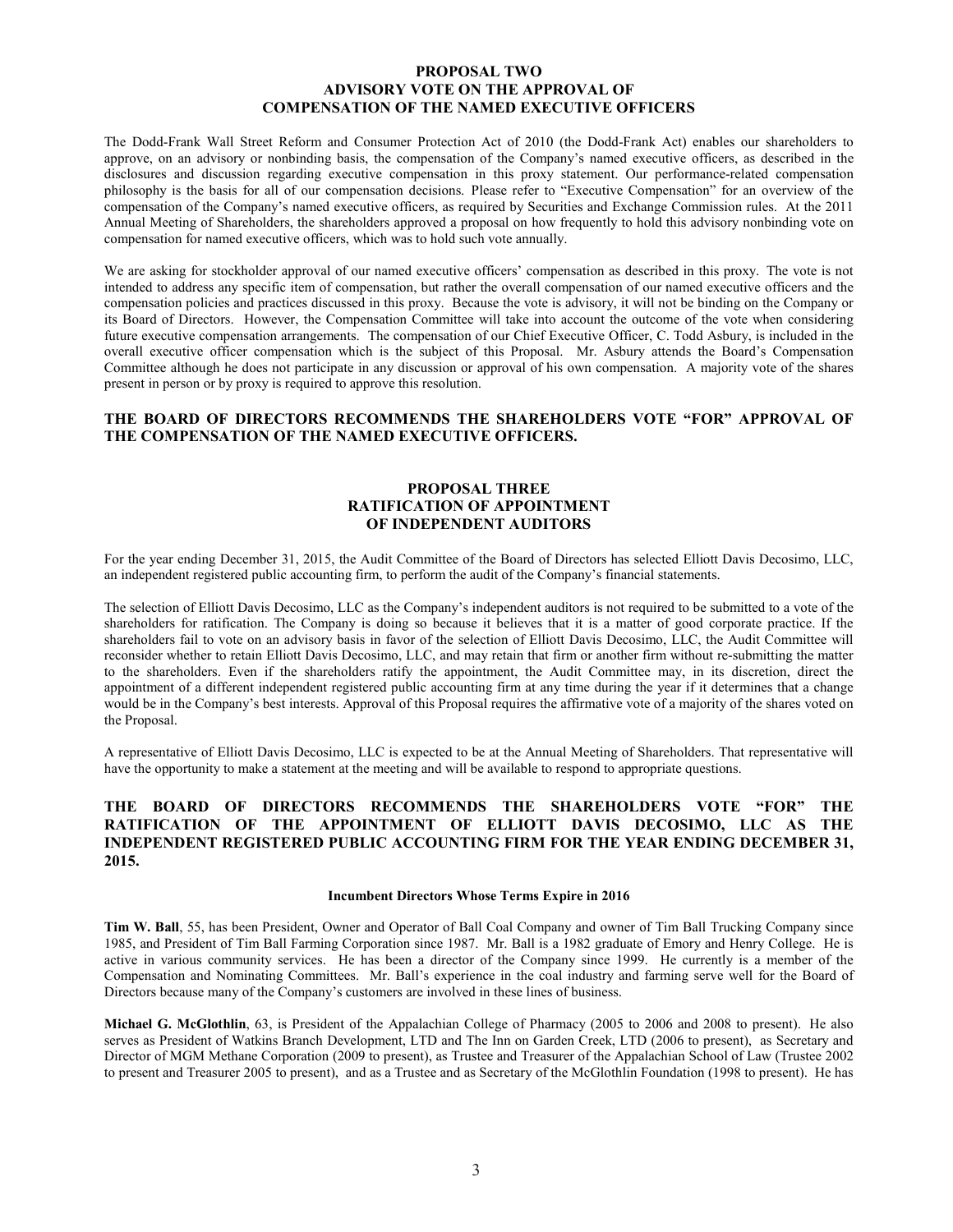been the owner of Michael G. McGlothlin, Attorney-at-Law in Grundy, Virginia since 2002. Prior to that, he was a partner in the Law Firm of McGlothlin and Wife from 1984 to 2002. He served as Commonwealth Attorney for Buchanan County, Virginia from 1980 to 1983 and as County Attorney for Buchanan County, Virginia from 1984 to 1989 and then from 1992 to February 2011. He was a partner in the Law Firm of McGlothlin, McGlothlin and McGlothlin from 1977 to 1979. Mr. McGlothlin is past President of the Buchanan County Bar Association. Mr. McGlothlin is a 1974 graduate of the University of Virginia and a 1977 graduate of the Marshall Wythe School of Law of the College of William and Mary.

He served as a member of the College Board of the University of Virginia's College at Wise, formerly known as Clinch Valley College Advisory Board, from 1985 to 2010. He is a past President of the Grundy Kiwanis Club and a past Chairman of the Breaks District of the Sequoyah Council of the Boy Scouts of America. He was a member of the Virginia Board of Forestry from 2002 to 2006 and the Great Southwest Group Home Commission from 1983 to 1992.

Mr. McGlothlin has been a Director of the Company and the Bank since 1998 and served 2 years as Chairman of the Board of the Company and the Bank until December 2012. He currently sits on the Risk and Compliance, Nominating and BOLI Committees of the Board. Mr. McGlothlin's experience as an attorney, administrator, and organizational and community leader provide the Board with a broad range of professional experience and his community involvement assists the Board in understanding the communities it serves and developing relationships within those communities.

**B. Scott White**, 69, is a self-employed cattle rancher in Castlewood, Virginia, as well as a private investor. He was the President and CEO of a multi-state rock quarry, White Stone Company and White's Pelletizing Company, from 1970 until the company was sold in 1997. Mr. White also served as General Manager of Sky Blue Tower Company, LLC, a cell phone tower rental company in southwest Virginia, from 2004 to 2008. Currently, he serves on the Board of Rockydale Quarries in Roanoke, Virginia. He served two years as Chairman of the Board of the Company, and currently serves as Chairman of the Risk and Compliance Committee. Mr. White also serves as a member of the Audit Committee, the Compensation Committee, the Nominating Committee, Asset Liability Management Committee, BOLI Committee and Director Loan Committee of the Company. He has been a director since 1998. Mr. White's experience as a small business owner and rancher provides experience to the Board relevant to its small business and agricultural customer base.

## **Incumbent Directors Whose Terms Expire in 2017**

**John D. Cox**, 58, is the owner of Cox Tractor Company, a farm equipment business that he has owned and operated since 1978 located in Kingsport, Tennessee. Mr. Cox is also a local farmer and entrepreneur. He graduated with high honors from the University of Tennessee in 1978, where he obtained a Bachelor of Science Degree in Business Administration. Mr. Cox has served as a director of the Company since 1998 and served as Chairman of the Board of Directors for the Company and the Bank for two years 2012 through 2014. He currently sits as the Chairman of the Compensation Committee, a member of the Executive Committee, Audit Committee, Risk and Compliance Committee, Asset Liability Management Committee, BOLI Committee and Nominating Committee. Mr. Cox's experience in agriculture and agriculturally-related small businesses support the Company's significant customer base in these markets.

**Charles H. Gent, Jr.**, 55, is self-employed in the logging and farming industry in Honaker, Virginia and has served as Vice Chairman of the Board of Directors of the Company and the Bank since December 2012. He has been President of C & R Gent Logging from 1992 to present. Mr. Gent is also involved in farming and various real estate ventures with his family. He was vice president and owner of Genwal Coal Company in Utah from the years 1981 to 1989. He is actively involved in several community activities. He has been a director since 1998 and serves on the Audit Committee, Compensation Committee, Risk and Compliance Committee and Executive Committee. Mr. Gent's experience in logging and mining, as well as real estate and farming, provides experience to the Board relevant to understanding these businesses in the Company's rural markets.

**Eugene S. Hearl,** 83, is a retired banker that has over 40 years of banking experience serving in capacities as President and CEO for two community banks, TruPoint Bank and the former Cumberland Bank, and as the Regional President for the former Dominion Bank in the Southwest Virginia market. Mr. Hearl was appointed as a director of the Company on November 29, 2010 and serves on the Audit Committee, Compensation Committee, Director Loan Committee, Asset Liability Management Committee, and the Risk and Compliance Committee. Mr. Hearl's vast wealth of knowledge in community banking and the various industries in our local markets provide additional financial institution management skills and perspective to the Board.

# **Executive Officers Who Are Not Directors**

The following biographical information discloses the age and business experience in the past five years for each of our executive officers who are not directors.

**C. Todd Asbury**, 44, has served as the Company and Bank's President and Chief Executive Officer since December 17, 2014. He had previously served as Executive Vice President, Chief Financial Officer, and Treasurer of both the Company and the Bank from May 2009 to December 2014. Mr. Asbury had served as Secretary of the Company and the Bank from May 2010 to December 2014. He served as Senior Vice President, Chief Financial Officer, and Treasurer of the Company and the Bank starting in December 2003.

**Frank Sexton, Jr.**, 65, has served as Executive Vice President and Chief Operating Officer of both the Company and the Bank since December 2003 and has served as Interim Chief Financial Officer, Secretary, and Treasurer of the Company and Bank since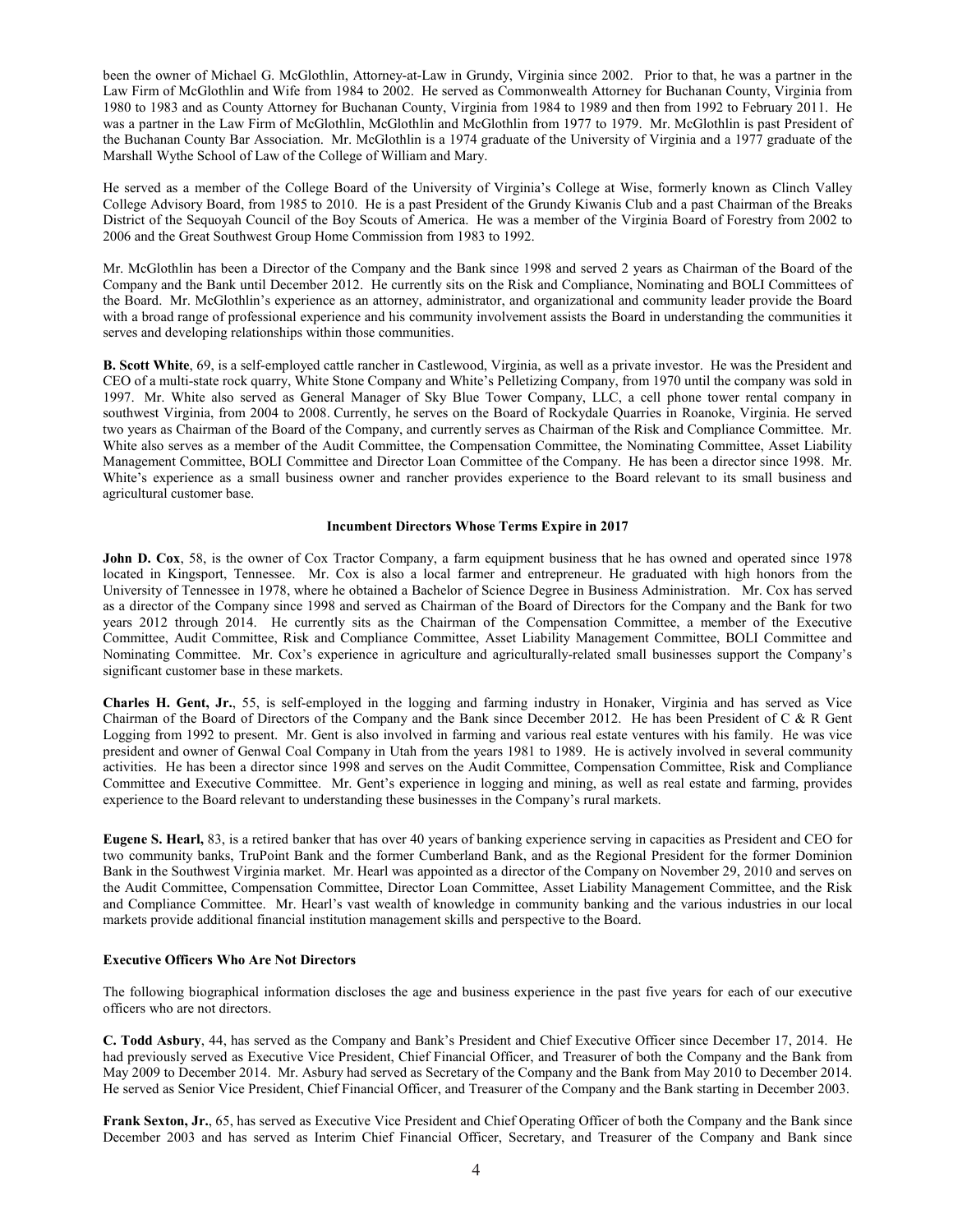December 17, 2014. He had previously served as the Company's Executive Vice President, Chief Financial Officer and Secretary since 2001 and the Bank's Executive Vice President and Cashier since 1998.

**Karen D. Wimmer**, 51, has served as Executive Vice President and Chief Credit Officer of the Bank since March 1, 2014. Ms. Wimmer served as Senior Vice President and Senior Credit Officer of the Bank from November 1, 2012 to February 28, 2014 and from June 2011 to July 2012. From mid-2010 to June 2011 she was Vice President of the Commercial Loan Division. From August 2001 to mid-2010, she served as a Loan Officer and Assistant Manager of the Princeton, West Virginia branch focusing on business development and commercial lending. In 2007, she was promoted to Vice President. Ms. Wimmer initially joined the Bank in August 2001 as Assistant Vice President, Assistant Manager and Loan Officer. Prior to joining the Bank, Ms. Wimmer worked for BB and T via its acquisition of the former One Valley Bank with experience in commercial lending and banking from 1988 to 2001. Ms. Wimmer has a total of 26 years of banking experience.

## **Security Ownership of Management**

The following table sets forth, as of March 30, 2015 certain information with respect to beneficial ownership of shares of Common Stock by each of the members of the Board of Directors, by each of the executive officers named in the "Summary Compensation Table" below and by all directors and executive officers as a group. Beneficial ownership includes shares, if any, held in the name of the individual's spouse, minor children or other relatives of the individual living in such person's home, as well as shares, if any, held in the name of another person under an arrangement whereby the director or executive officer can vest title in himself at once or at some future time.

**Exercisable** 

| <b>Name of Beneficial Owner</b><br>C. Todd Asbury | <b>Common Stock</b><br><b>Beneficially Owned</b> <sup>(1)</sup><br>1,000 | <b>Exercisable</b><br><b>Options</b><br><b>Beneficially</b><br>$Owned^{(2)}$<br>16,087 | <b>Exercisable</b><br><b>Common Stock</b><br>Warrants <sup>(12)</sup><br>200 | <b>Total Shares</b><br><b>Beneficially</b><br>Owned<br>17,287 | Percent<br>of Class <sup>(3)</sup><br>$\ast$ |
|---------------------------------------------------|--------------------------------------------------------------------------|----------------------------------------------------------------------------------------|------------------------------------------------------------------------------|---------------------------------------------------------------|----------------------------------------------|
| Tim W. Ball                                       | 3,432                                                                    | 5,200                                                                                  |                                                                              | 8,632                                                         | $\ast$                                       |
| Joe M. Carter**                                   | $29.955^{(4)}$                                                           | 5,200                                                                                  |                                                                              | 35,155                                                        | $\ast$                                       |
| John D. Cox**                                     | $357,171^{(5)}$                                                          | 5,200                                                                                  | 18,127                                                                       | 380,498                                                       | 1.66%                                        |
| Charles H. Gent, Jr.**                            | $31,970^{(6)}$                                                           | 5,200                                                                                  |                                                                              | 37,170                                                        | $\ast$                                       |
| Eugene Hearl                                      | 3,297                                                                    |                                                                                        |                                                                              | 3,297                                                         | $\ast$                                       |
| Harold Lynn Keene**                               | 4,166,116 $(7)$                                                          | 5,200                                                                                  | 225,000                                                                      | 4,396,316                                                     | 19.02%                                       |
| Michael G. McGlothlin                             | 458,267                                                                  | 5,200                                                                                  |                                                                              | 463,467                                                       | 2.03%                                        |
| Fred W. Meade                                     | 44,609 $^{(8)}$                                                          | 5,200                                                                                  |                                                                              | 49,809                                                        | $\ast$                                       |
| Jonathan H. Mullins <sup>(9)</sup>                | 3,620                                                                    |                                                                                        |                                                                              | 3,620                                                         | $\ast$                                       |
| Frank Sexton, Jr.                                 | $54,035^{(10)}$                                                          | 16,087                                                                                 |                                                                              | 70,122                                                        | $\ast$                                       |
| <b>B.</b> Scott White                             | $4,647,361^{(11)}$                                                       | 5,200                                                                                  | 253,852                                                                      | 4,906,413                                                     | 21.21%                                       |
| Karen D. Wimmer                                   | 3,334                                                                    |                                                                                        | 666                                                                          | 4,000                                                         | $\ast$                                       |
| All Directors and Executive                       | 9,804,167                                                                | 73,774                                                                                 | 497,845                                                                      | 10,375,786                                                    | 44.25%                                       |

Officers as a group (13 persons)

Percentage of ownership is less than one percent of the outstanding shares of Common Stock.

\*\* Members of the Executive Committee.

(1) Except as otherwise indicated, each director, director nominee or executive officer has sole voting power and investment power with respect to the shares shown.

(2) Includes options and warrants that are exercisable within 60 days on March 30, 2015.

(3) Based on 22,878,654 shares of Common Stock issued and outstanding on March 30, 2015.

(4) Includes 8,201 shares held by Mr. Carter's wife.

(5) Includes 51,193 shares held by Mr. Cox's wife.

(6) Includes 2,860 shares held by Mr. Gent's wife, 2,860 shares Mr. Gent holds as custodian for his child, and 4,800 held jointly with his wife.

(7) Includes 975,000 shares held by H.L. Keene, L.L.C. in which Mr. Keene is the sole manager and 500 shares held by The Harold Lynn Keene

Trust.

(8) Includes 36,036 shares Mr. Meade holds jointly with his wife. (9) Mr. Mullins resigned as President, Chief Executive Officer, and Director of the Company and Bank on December 17, 2014.

(10) Includes 440 shares Mr. Sexton holds jointly with his child.

(11) Includes 2,061,666 shares held by SBTB, L.P. in which Mr. White is a general partner, 874,842 shares held by Sky Investments, LLC in which Mr. White is the manager, 153,000 shares held by Mr. White's wife and 8,000 shares Mr. White holds as trustee.

(12) Common stock warrants are exercisable immediately at \$1.75 per share for five years from the date of issuance.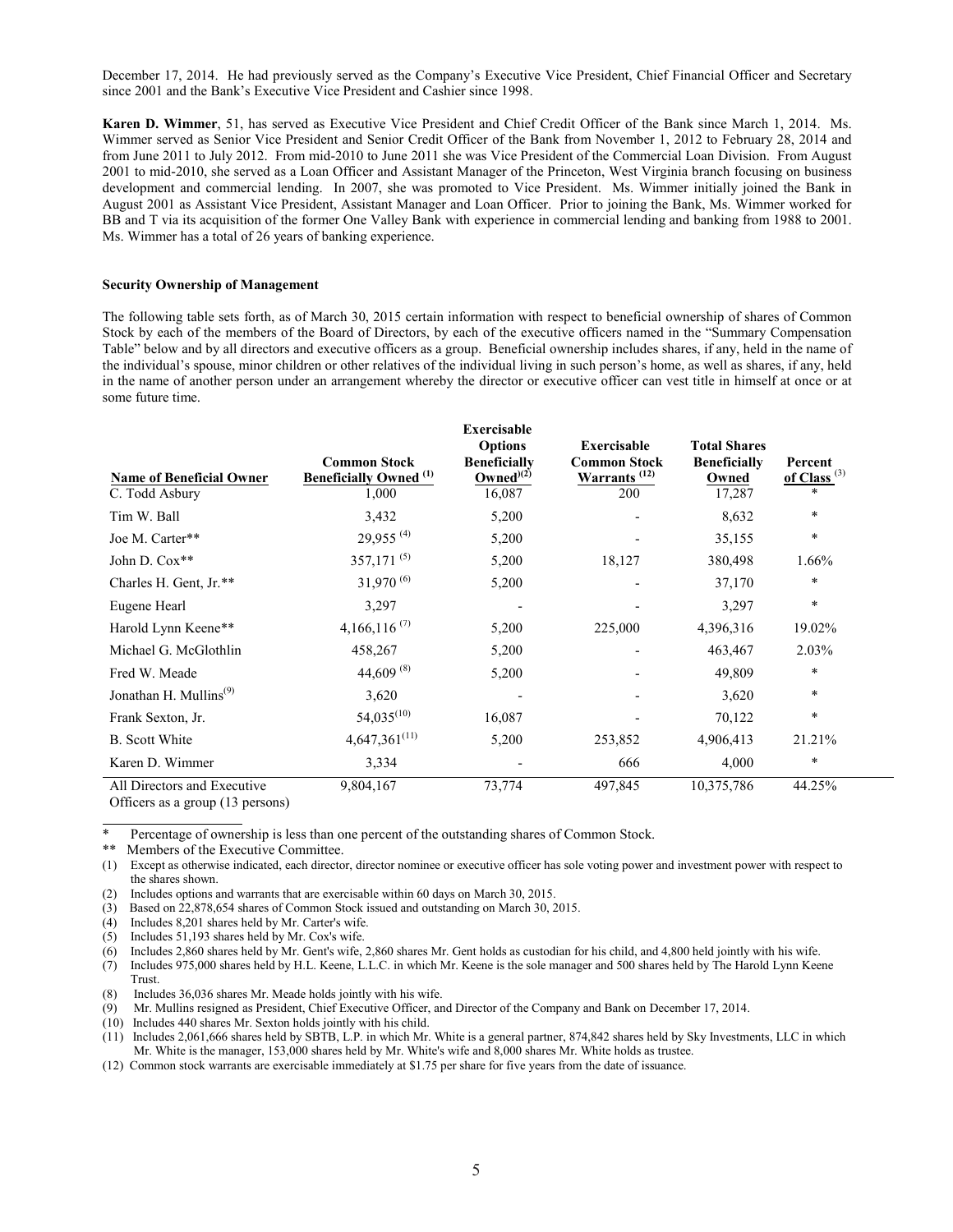#### **Security Ownership of Certain Beneficial Owners**

As of March 30, 2015, the following persons are known to us that beneficially own five percent or more of the Company's stock. Other than as disclosed below, the Company is not aware of any person or group, as those terms are defined in the Securities Exchange Act of 1934, who beneficially owned more than 5% of the outstanding Common Stock as of March 30, 2015.

|                                      | Amount and Nature of |                  |
|--------------------------------------|----------------------|------------------|
| Name and Address of Beneficial Owner | Beneficial Ownership | Percent of Class |
| Harold Lynn Keene                    | 4,396,316            | 19.02%           |
| Post Office Box 1320                 |                      |                  |
| Lebanon, Virginia 24260              |                      |                  |
| Richard G. Preservati, Sr.           | 3,039,999            | 13.00%           |
| Post Office Box 1003                 |                      |                  |
| Princeton, West Virginia 24740       |                      |                  |
| <b>Blaine Scott White</b>            | 4,906,416            | 21.21%           |
| Post Office Box 520                  |                      |                  |
| Castlewood, Virginia 24224           |                      |                  |
|                                      |                      |                  |

#### **Section 16(a) Beneficial Ownership Reporting Compliance**

Section 16(a) of the Securities Exchange Act of 1934 requires our directors and certain of our officers to file reports with the Securities and Exchange Commission ("SEC") indicating their holdings of, or transactions in, our equity securities. Based on a review of these reports and written representations furnished to us, we believe that our directors and officers complied with all Section 16(a) filing requirements with respect to 2014.

#### **Director Compensation**

The following table sets forth, as of December 31, 2014, certain information with respect to director compensation for each of the members of the Board of Directors. The directors did not receive any other compensation during 2014 for their services as directors on the Board.

| <b>Director Compensation for 2014</b> |                                             |            |  |  |  |
|---------------------------------------|---------------------------------------------|------------|--|--|--|
|                                       | <b>Fees Earned or</b><br>Paid in Cash $(1)$ |            |  |  |  |
| Name                                  | (S)                                         | Total (\$) |  |  |  |
| Tim W. Ball                           | 9,800                                       | 9,800      |  |  |  |
| Joe M. Carter                         | 19,200                                      | 19,200     |  |  |  |
| John D. Cox                           | 19,000                                      | 19,000     |  |  |  |
| Charles H. Gent, Jr.                  | 13,600                                      | 13,600     |  |  |  |
| Eugene Hearl $(1)$                    | 24,400                                      | 24,400     |  |  |  |
| Harold Lynn Keene, Jr.                | 22,400                                      | 22,400     |  |  |  |
| Michael G. McGlothlin                 | 10,000                                      | 10,000     |  |  |  |
| Fred W. Meade                         | 17.000                                      | 17,000     |  |  |  |
| Jonathan H. Mullins                   | 16,900                                      | 16,900     |  |  |  |
| B. Scott White                        | 22,800                                      | 22,800     |  |  |  |

(1) Each of the directors holds stock options covering shares of our common stock except Director Hearl who joined the Board on November 29, 2010. Such amounts are all reflected in the Beneficial Ownership Table.

In 2014, each director was paid \$700 per month for service on the Board of Directors and \$200 per committee meeting for each committee of which a director is a member. For 2015, the fees remain the same.

## **CORPORATE GOVERNANCE**

### *General*

Our business and affairs are managed under the direction of the Board of Directors in accordance with the Virginia Stock Corporation Act and our Articles of Incorporation and Bylaws. Members of the Board are kept informed of our business through discussions with our executive officers and other officers, by reviewing materials provided to them and by participating in meetings of the Board and its committees.

The Board of Directors has determined that all nine members are independent as defined by the listing standards of the NASDAQ Stock Market ("NASDAQ"). In reaching this conclusion, the Board of Directors considered that the Company and its subsidiary bank may conduct business with companies of which certain members of the Board of Directors or members of their immediate families are or were directors or officers; however, in 2014, no transactions occurred with such companies.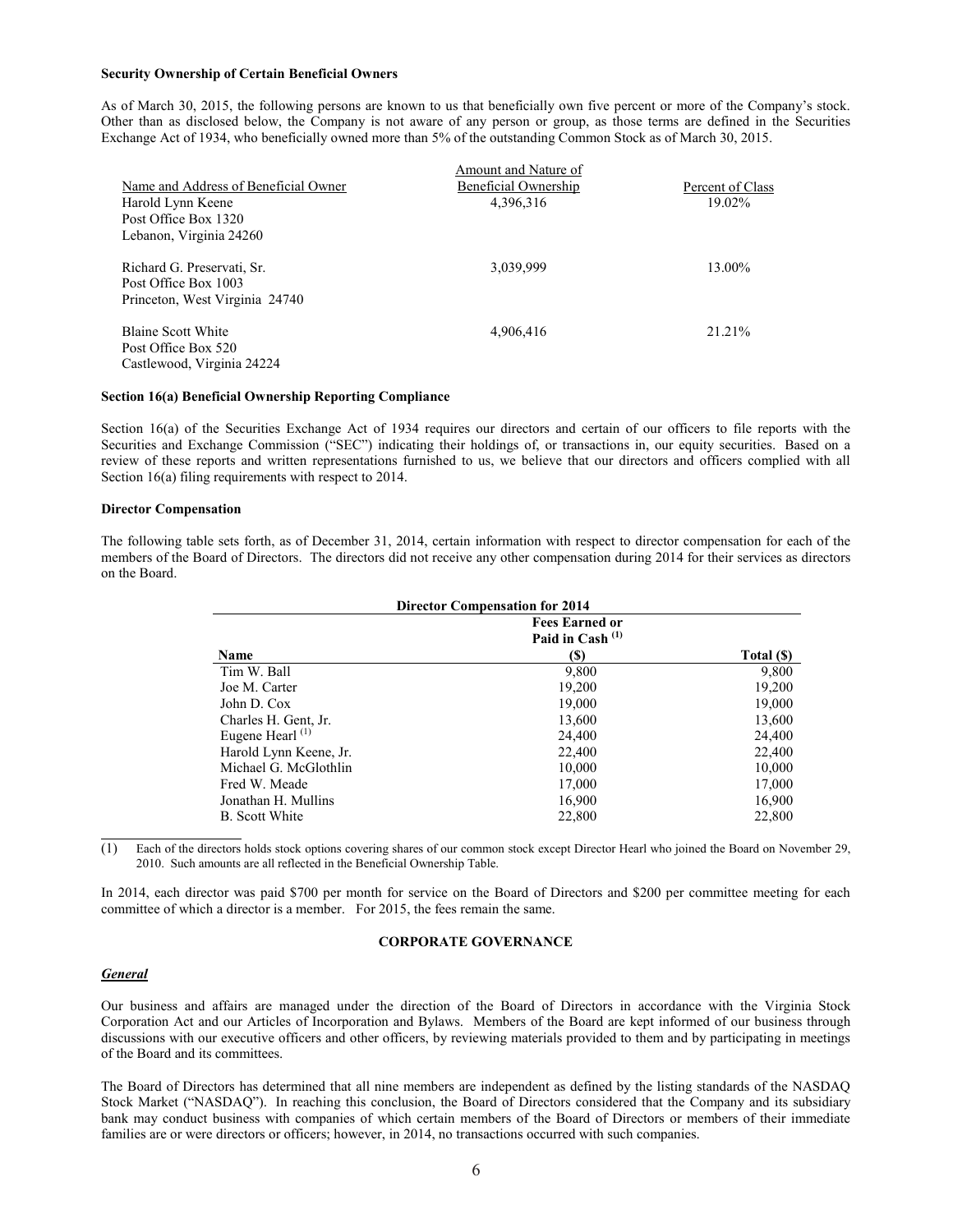# *Code of Ethics*

The Board of Directors has adopted a Code of Ethics for our directors, executive officers, and senior officers who have financial responsibilities. The Code of Ethics is designed to promote, among other things, honest and ethical conduct, proper disclosure of financial information in our periodic reports, and compliance with applicable laws, rules and regulations by our senior officers who have financial responsibilities. A copy of the Code of Ethics may be obtained on our website at www.npbankshares.com/code-ofethics.aspx.

## *Whistleblower Procedures*

The Audit Committee and the Board of Directors have approved procedures for the receipt, retention and treatment of reports or complaints to the Audit Committee regarding accounting, internal accounting controls, auditing matters and legal or regulatory matters. There are also procedures for the submission by Company or Bank employees of confidential, anonymous reports to the Audit Committee of concerns regarding questionable accounting or auditing matters.

## *Communications with Directors*

Any director may be contacted by writing to him c/o Post Office Box 1810, Honaker, Virginia 24260. Communications to the directors as a group may be sent to the same address, c/o the Secretary of the Company. We promptly forward, without screening, all such correspondence to the indicated directors.

## *Board Leadership*

The Company's and the Bank's Board of Directors are composed of non-management members. For the years 2013 and 2014 until his resignation on December 17, 2014, Jonathan H. Mullins our former Chief Executive Officer, served as a member of the Board of Directors for the Company and the Bank.

The Chairman of the Board is occupied by a non-management member and typically rotates every two years. The Board believes that the principal role of the President and Chief Executive Officer is to manage the business of the company in a safe, sound, and profitable manner. The role of the Board, including its Chairman, is to provide independent oversight of the President and Chief Executive Officer, to oversee the business and affairs of the organization for the benefit of its shareholders, to adopt or approve major policies and procedures, to oversee financial reporting and compliance, and to balance the interests of the Company's constituencies including shareholders, customers, employees, and communities. Executive sessions of the Board are held periodically with the absence of the Chief Executive Officer.

The Company's leadership structure consists of varying levels of authority, responsibility and risk exposure that increase through each incremental level of management hierarchy. The senior management team reports directly to the CEO and meets collectively on a regular basis, and dialogs daily regarding the Bank's activities. The senior management team manages every aspect of the Bank's activities and acts as a primary communications medium across all functional areas of the organization. This structure enables information and management guidance to flow easily up, down and horizontally.

# *Board's Role in Risk Oversight*

The Board is intimately engaged in overseeing the risk management of the Company, including credit risk, liquidity risk, interest rate risk, price risk, operational risk, compliance risk, strategic risk, and reputational risk. This is accomplished through a strong committee system consisting of the Asset Liability ("ALCO") Committee, the Director's Loan Committee, the Compensation Committee, the Risk and Compliance Committee and the Audit Committee; each of which meets with scheduled frequency with its senior staff counterparts. In addition, the leadership structure of the Board of Directors (independent chair) supports the Board's independent risk oversight role. Each of these committees is composed of directors who are familiar with their areas of responsibility. Senior management is responsible for day-to-day risk management in each functional area and report at each full Board meeting on the risk-related matters within their area of responsibility. In addition, the Board receives and reviews minutes from each committee and additional commentary from each respective committee chair is provided as deemed appropriate. Data reviewed are both historical and forward-looking to enable the Board to look at both recent outcomes and to the likelihood of various future outcomes. The entire executive management team attends all Board meetings and remains for the duration of the meeting except when the Board goes into Executive Session.

# *Board Committees*

The Boards of the Company and the Bank are identical in membership. The Boards have standing executive, nominating, audit and compensation committees (or committees performing similar functions) as listed below. The Board of Directors has adopted charters for its Audit Committee, Compensation Committee and Nominating Committee to define the duties and responsibilities of those committees. These charters are available on our website at www.npbankshares.com. The Board has established a Risk and Compliance Committee in conjunction with its formal written agreement with the Federal Reserve Bank of Richmond and the Virginia State Corporation Commission Bureau of Financial Institutions ("Written Agreement".) The Board may, from time to time, establish committees for specific, designated purposes.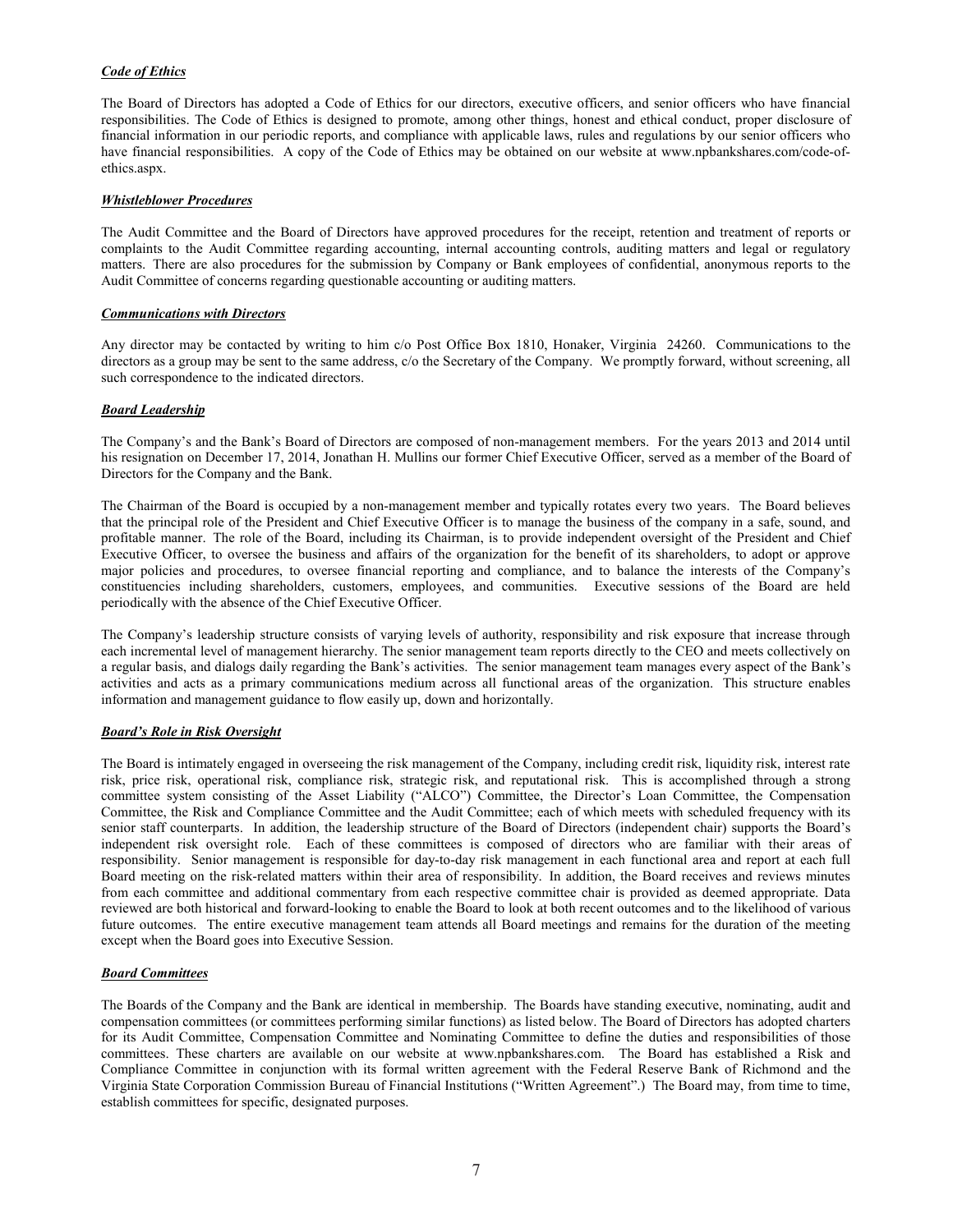## *Board and Committee Meeting Attendance*

There were 15 meetings of the Board of Directors in 2014. Each of our directors attended at least 75% of the aggregate of the total number of meetings of the Board of Directors and the total number of meetings of committees on which the director served.

We encourage, but do not require, members of the Board of Directors to attend the annual meeting of shareholders. All of the directors attended the 2014 annual meeting of shareholders.

*Executive Committee* - The Company and the Bank also have an Executive Committee which is chaired by the Board Chair. Its members include Messrs. Keene (Chairman), Gent, Carter, and Cox. The members are elected annually by the full Board, as are the members of every standing Committee. The Executive Committee, when necessary, is empowered to act on behalf of the full Board between scheduled Board meetings. The Executive Committee met one time in 2014.

*Nominating Committee -* The Nominating Committee was created in May 2006 to propose prospective members for nomination to the Board of Directors. All decisions by the Nominating Committee relating to the nominations of prospective Board members are reported to the full Board of Directors. The members of the Nominating Committee include Messrs. McGlothlin (Chairman), Cox, Ball, Meade and White. All of the members of the Committee are independent as defined in the NASDAQ Stock Market Listing Rules. The Committee met twice in 2014 at which time the recommendations for nominees in the 2014 proxy were discussed for the Board of Directors' approval.

Shareholders entitled to vote for the election of directors may submit candidates for consideration by the Nominating Committee if the Committee receives timely written notice, in proper form, for each such recommended director candidate. If the notice is not timely and in proper form, the nominee will not be considered. Any candidates recommended by a shareholder will be reviewed and considered in the same manner as all other director candidates considered by the Board.

In accordance with our Bylaws, any shareholder entitled to vote in the election of directors may directly nominate one or more persons for election as director(s) at an annual meeting if the nomination is made in writing. Any such shareholder nominations must be received by our Secretary within the timeframe set forth in "Proposals for 2016 Annual Meeting of Shareholders" below. To be in proper form, the notice must include (a) the name and address of the shareholder who intends to make the nomination of the person(s) and of the person(s) to be nominated; (b) a representation that the shareholder is the owner of our stock entitled to vote at such meeting and intends to appear in person or by proxy at the meeting to nominate the person(s) specified in the notice; (c) a description of all arrangements or understandings between the shareholder and each nominee for director and any other person(s) (naming such person(s)) pursuant to which the nomination(s) are to be made by the shareholder; (d) such other information regarding such nominee proposed by such shareholder as would be required to be included in a proxy statement filed pursuant to the proxy rules of the Securities and Exchange Commission, had the nominee been nominated, or intended to be nominated, by the Board of Directors, including, but not limited to, the amount and nature of his beneficial ownership of our securities and his principal occupation for the past five years; and (e) the written consent of each nominee to serve as a director if so elected.

The Nominating Committee considers, at a minimum, the following factors in recommending to the Board potential new directors, including candidates submitted by shareholders, or the continued service of existing directors:

- the ability of the prospective nominee to represent the interests of our shareholders;
- the prospective nominee's standards of integrity, commitment and independence of thought and judgment;
- the prospective nominee's ability to dedicate sufficient time, energy and attention to the diligent performance of his or her duties, including the prospective nominee's service on other public company boards; and
- the extent to which the prospective nominee contributes to the range of talent, skill and expertise appropriate for the Board of Directors.

The Board's priorities in evaluating Board candidates and the relative weight it gives to any given characteristic will vary from time to time based on the particular needs of the Board and us at the time and based on the expertise of the incumbent members of the Board of Directors. Diversity was not considered as a factor in selecting the current directors for nomination for an additional term.

To identify candidates for nomination, the Nominating Committee does the following:

- Establish criteria and qualifications for the selection of new directors to serve on the board.
- Identify individuals believed to be qualified as candidates to serve on the Board (including from among those individuals recommended by shareholders) and recommend the candidates for any directorships to be filled by the Board or by the shareholders at an annual or special meeting. In addition, the Committee reviews and makes recommendations to the Board with respect to whether members of the Board should stand for re-election.
- Conduct all necessary and appropriate inquiries into the backgrounds and qualifications of possible candidates as directors. In that connection, the Committee has sole authority to retain and to terminate any search firm used to assist it in identifying candidates to serve as directors of the Company, including sole authority to approve the fees payable to such search firm and any other terms of retention.
- Review and make recommendations to the Board, as the Committee deems appropriate regarding the composition and size of the Board in order to ensure the Board has the requisite expertise and its membership consists of persons with sufficient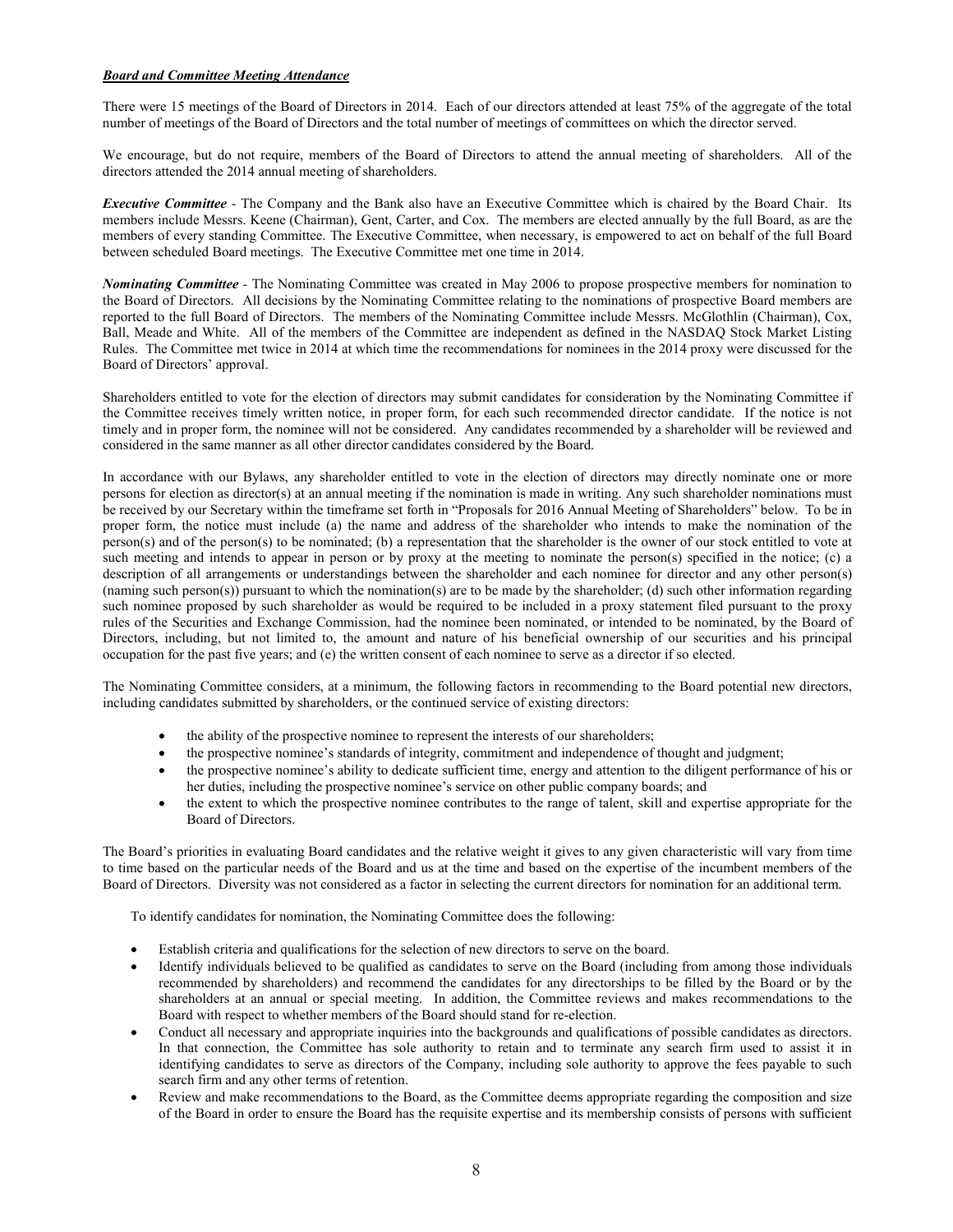expertise and independent backgrounds and always consists of a majority of independent directors in accordance with NASDAQ listing standards.

*Compensation Committee -* The Compensation Committee of the Company and the Bank reviews management's performance and compensation, and reviews and sets guidelines for compensation of all employees, including the Company's executive officers. This includes recommendations to the Board of Directors with respect to the executive officers' bonuses and long-term incentive awards under our stock option plan. Currently, the individuals serving as Chief Executive Officer and as executive officers of the Company also serve in the same capacities, respectively, for the Bank, except Ms. Wimmer, who only serves as an executive officer of the Bank and not the Company. These executive officers are presently compensated for services rendered by them to the Bank, but not for services rendered by them to the Company. All decisions by the Compensation Committee relating to the compensation of our executive officers are reported to the full Board of Directors. Except for his own compensation, Mr. Asbury provides information and advice to the Compensation Committee regarding the form and amount of compensation of executive officers. No other executive officer participates in this process with the Committee. The Compensation Committee may not delegate its authority and has not utilized a consultant.

The Chief Executive Officer does not set his own salary or bonus or the salaries or bonuses of the other named executive officers. The CEO participates in the discussion and approval of the other named executive officers' compensation, and provides input to the Committee regarding his own but does not participate in the Compensation Committee discussions or approval of his own compensation. Recommendations are made by the Committee and the final decision resides with the Board of Directors.

The Compensation Committee and Board attempt to align performance and compensation based upon strategic goals that are incorporated in the Company's budget as approved by the Board of Directors. We believe that our conservative but competitive compensation policies and practices are unlikely to create risks that are reasonably likely to have a materially adverse effect on New Peoples. As discussed in this Proxy Statement, most of the compensation that we pay consists of annually determined salaries and bonuses. This permits the Board of Directors to review annually the budget versus actual performance, internal policy limits for various key performance ratios, asset quality ratios, interest rate sensitivity shocks, liquidity management, and capital levels before compensation is set. All of these components together with continuation of employment are assessed each year. It is at the discretion of the Board of Directors to pay cash bonuses or any other incentives if goals are met or exceeded. So, for example in 2014 the Board did not pay bonuses or any other incentives based compensation to any employee except for a \$500 Christmas bonus to all employees. We believe that this substantially contemporaneous approach to determining compensation is not likely to encourage excessive risk taking and in fact allows the Board to align compensation with business factors such as acceptable versus unacceptable risk taking.

The members of the Compensation Committee are Messrs. Cox (Chairman), Gent, Ball, Hearl, Meade, and White all of whom the Board in its business judgment has determined are independent as defined by the NASDAQ Stock Market Listing Rules. The Compensation Committee held two meetings in 2014. For additional information regarding executive compensation and the Compensation Committee, see "Executive Compensation and Related Party Transactions" below.

*Audit Committee -* The Audit Committee assists the Board of Directors in fulfilling the Board's oversight responsibility to the shareholders relating to the integrity of our financial statements, our compliance with legal and regulatory requirements, the qualifications, independence and performance of our independent public accountants and the performance of the internal audit function. The Audit Committee is directly responsible for the appointment, compensation, retention and oversight of the work of the our independent public accountants engaged for the purpose of preparing or issuing an audit report or performing other audit, review or attestation services for us. The Board of Directors and the Audit Committee have adopted a written charter for the Audit Committee.

The members of the Audit Committee are Messrs. Cox, Gent, Hearl, Keene (Chairman) and White. The Board in its business judgment has determined that all of the members of the Audit Committee are independent as defined by NASDAQ Stock Market Listing Rules for audit committee members and applicable SEC regulations. The Board of Directors also has determined that all of the members of the Audit Committee have sufficient knowledge in financial and auditing matters to serve on the Audit Committee and that Mr. Keene qualifies as an audit committee financial expert as defined by SEC regulations who is independent as defined in the NASDAQ Stock Market Rules for audit committee members.

The Audit Committee held twelve meetings in 2014. For additional information regarding the Audit Committee, see "Audit Information – Audit Committee Report" below.

*Risk and Compliance Committee* – The Risk and Compliance Committee of the Company and the Bank provides oversight of the Company's and Bank's compliance with the Written Agreement entered into on July 29, 2010 with the banking regulators. This committee also oversees the Bank's risk management's practices to ensure that management has a process in place to identify, monitor, and manage key risks. Other areas the committee will assist the board in complying with are as follows:

- Set strategy and identify key risk related to Strategic Imperatives;
- Monitor and oversee management's executions of the Strategic Plan;
- Set the Risk Appetite for the Holding Company and Subsidiaries;
- Understand the Bank's System of Risk Management and Control;
- Oversee and approve the Enterprise Risk Management Policy; and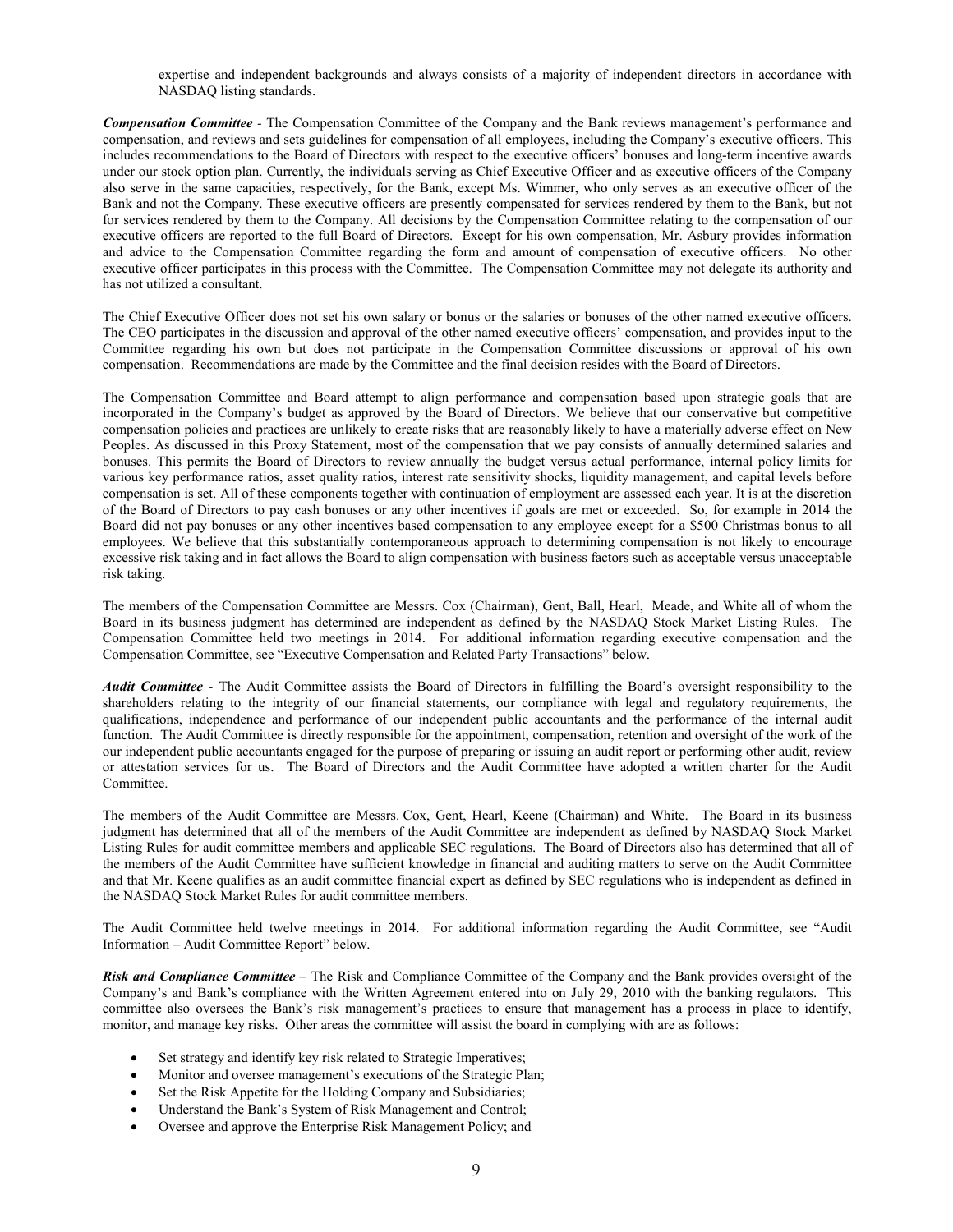• Have direct oversight responsibility of Strategic Risk, Reputational Risk, Operational Risk and Compliance Risk.

This Committee met twelve times in 2014 and reviewed management's progress in meeting the requirements of the Written Agreement and also reviewed risk management progress and practices. The Committee consists of Chairman B. Scott White, John D. Cox, Charles H. Gent Jr., Eugene S. Hearl, Harold Lynn Keene, and Michael G. McGlothlin.

## **EXECUTIVE COMPENSATION AND RELATED PARTY TRANSACTIONS**

The following table is a summary of compensation that we paid for the fiscal years ended December 31, 2014 and 2013 to the named executive officers in all capacities in which they served:

| <b>Summary Compensation Table</b><br>Fiscal Years 2014 and 2013                                                                                          |              |                    |                          |                                                                                                            |                                              |                    |
|----------------------------------------------------------------------------------------------------------------------------------------------------------|--------------|--------------------|--------------------------|------------------------------------------------------------------------------------------------------------|----------------------------------------------|--------------------|
| Name and<br><b>Principal Position</b>                                                                                                                    | Year         | Salary (\$)        | <b>Bonus</b> $(S)^{(1)}$ | <b>Change in Pension Value</b><br>and Nonqualified<br><b>Deferred Compensation</b><br>Earnings $(S)^{(2)}$ | <b>All Other</b><br>Compensation $(S)^{(3)}$ | Total (\$)         |
| C. Todd Asbury <sup>(4)</sup><br>President and Chief Executive<br>Officer                                                                                | 2014<br>2013 | 175,440<br>172,132 | 500<br>500               |                                                                                                            | 11,250<br>11,006                             | 187,190<br>183,638 |
| Jonathan H. Mullins <sup>(5)</sup><br>President and Chief Executive<br>Officer                                                                           | 2014<br>2013 | 248,675<br>248,675 | 500<br>500               |                                                                                                            | 13,204<br>12,960                             | 262,379<br>262,135 |
| Frank Sexton, Jr. <sup>(6)</sup><br>Executive Vice President, Chief<br>Operating Officer, Interim Chief<br>Financial Officer, Secretary and<br>Treasurer | 2014<br>2013 | 172,890<br>169,630 | 500<br>500               | 20,783<br>17,136                                                                                           | 11,257<br>11,017                             | 205,430<br>198,283 |
| Karen Wimmer $(7)$<br><b>Executive Vice President and</b><br>Chief Credit Officer                                                                        | 2014<br>2013 | 160,000<br>125,000 | 500<br>500               |                                                                                                            | 7,631<br>6,947                               | 168,131<br>132,447 |
| Stephen Trescot <sup>(8)</sup><br><b>Executive Vice President and</b><br>Chief Credit Officer                                                            | 2014<br>2013 | 32,616<br>160,000  | 500                      |                                                                                                            | 1,085<br>5,638                               | 33,701<br>166,138  |

(1) All employees received a Christmas bonus at the discretion of the Board of Directors.

<sup>(2)</sup> These amounts represent the change in the actuarial present value of the accumulated benefit under the salary continuation agreement for Mr. Sexton.

 $(3)$  All benefits that might be considered of a personal nature did not exceed \$10,000.

All other compensation includes amounts for Mr. Asbury representing matching contributions under the Bank's defined contribution plan of \$5,480 and \$5,345 in 2014 and 2013, respectively; flexible spending amounts contributions for cafeteria plan employee benefits of \$4,800 in 2014 and 2013, respectively; group term life insurance premiums of \$471 and \$450 in 2014 and 2013, respectively; and long term disability insurance premiums of \$499 and \$411 in 2014 and 2013, respectively.

All other compensation includes amounts for Mr. Mullins representing matching contributions under the Bank's defined contribution plan of \$7,800 and \$7,650 in 2014 and 2013, respectively; contributions for cafeteria plan employee benefits of \$2,400 in 2014 and 2014, respectively; supplemental life insurance premiums of \$1,602 and \$1,628 in 2014 and 2013, respectively; group term life insurance premiums of \$681 and \$670 in 2014 and 2013, respectively; and long term disability insurance premiums of \$721 and \$612 in 2014 and 2013, respectively.

All other compensation includes amounts for Mr. Sexton representing matching contributions under the Bank's defined contribution plan of \$5,501 and \$5,329 in 2014 and 2013, respectively; contributions for cafeteria plan employee benefits of \$4,800 in 2014 and 2013, respectively; group term life insurance premiums of \$464 for 2014 and 2013, respectively; and long term disability insurance premiums of \$492 and \$424 in 2014 and 2013, respectively.

All other compensation includes amounts for Ms. Wimmer representing matching contributions under the Bank's defined contribution plan of \$4,512 and \$3,892 in 2014 and 2013, respectively; contributions for cafeteria plan employee benefits of \$2,400 for 2014 and 2013, respectively; group term life insurance premiums of \$349 and \$342 in 2014 and 2013, respectively; and long term disability insurance premiums of \$370 and \$313 in 2014 and 2013, respectively.

All other compensation includes amounts for Mr. Trescot representing contributions for cafeteria plan employee benefits of \$923 and \$4,800 in 2014 and 2013, respectively; group term life insurance premiums of \$73 and \$438 in 2014 and 2013 respectively; and long term disability insurance premiums of \$89 and \$400 in 2014 and 2013 respectively.

- (4) Mr. Asbury was appointed President and Chief Executive Officer of the Company and Bank on December 17, 2014 with a base salary of \$250,000. His 2014 compensation includes his compensation as Chief Financial Officer prior to his appointment as Chief Executive Officer. Prior to his appointment, he served as Executive Vice President, Chief Financial Officer, Secretary and Treasurer of the Company and Bank during 2014 and 2013.
- <sup>(5)</sup> Mr. Mullins resigned as President, Chief Executive Officer and Director of the Company and Bank on December 17, 2014.
- <sup>(6)</sup> Mr. Sexton was appointed Interim Chief Financial Officer, Secretary and Treasurer of the Company and Bank on December 17, 2014.
- (7) Ms. Wimmer became Executive Vice President and Chief Credit Officer of the Bank effective February 28, 2014 and her compensation reflects her pay for 2014 including her compensation as a non-named executive officer and also as a named executive officer. Her compensation for 2013 reflects compensation solely as a non-named executive officer.
- (8) Mr. Trescot retired as Executive Vice President and Chief Credit Officer of the Bank effective February 28, 2014.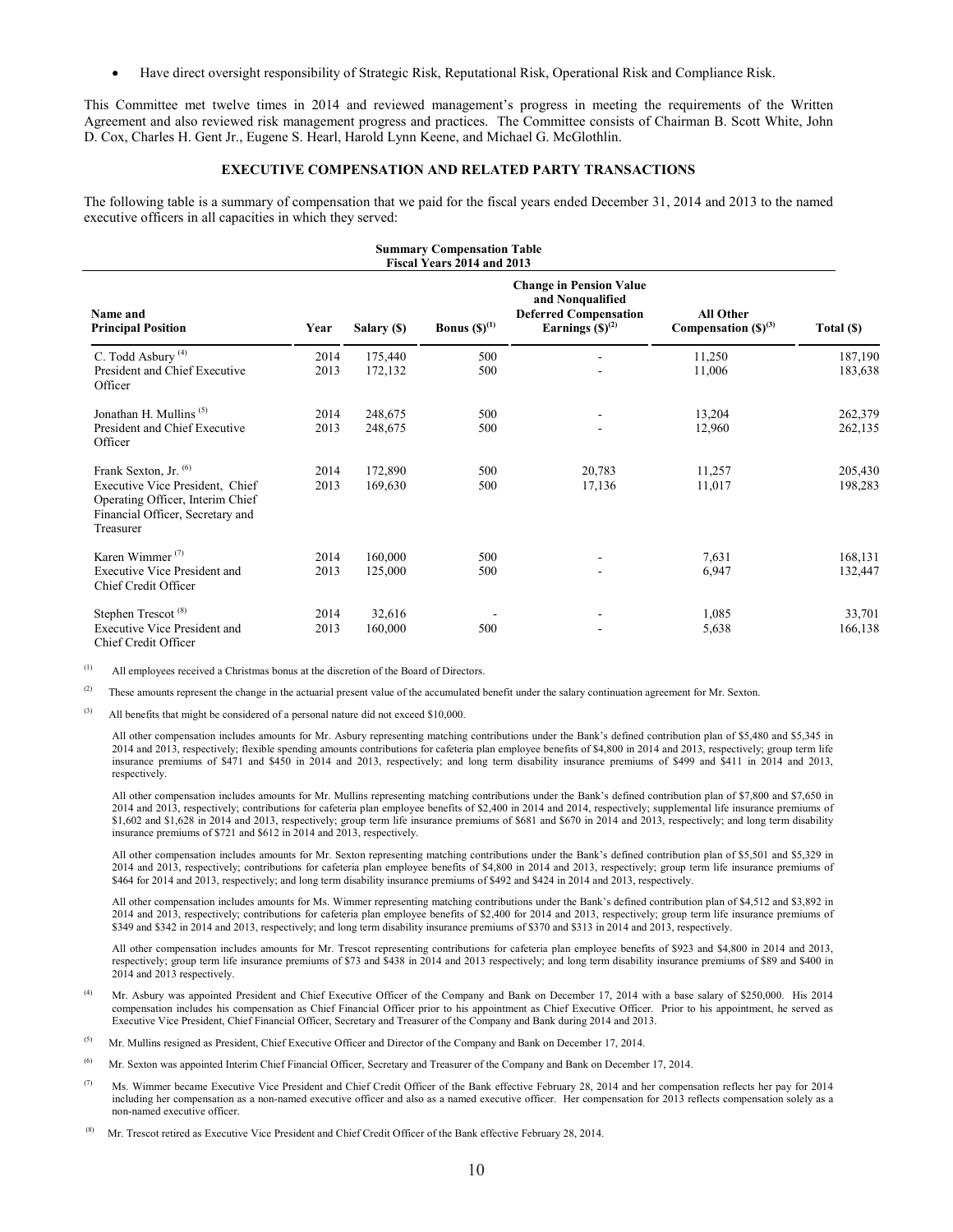#### **Narrative Disclosure to Summary Compensation Table**

#### **Base Salary and Bonus**

Our performance, in general, is considered in determining the amount of annual salary increases. The Compensation Committee sets base salaries at levels competitive with amounts paid to senior executives with comparable qualifications, experience and responsibilities after comparing salary ranges of similarly sized banks. The Virginia Bankers Association Salary Survey was used for comparison of salaries paid for similar positions and responsibilities. The Compensation Committee also takes into consideration our strategic plans and Company performance, including but not limited to, branch performance, asset quality, capital management, core deposit growth, efficiency, regulatory compliance, and earnings.

The Compensation Committee approves the named executive officers' annual salary based on the above criteria and its assessment of their past performance and expected future contributions. In addition to the internal measures above, the Board of Directors also reviews our financial performance in relation to peer group averages in the Virginia Bankers' Association Salary Survey. A subjective approach is used in its evaluation of these factors, and therefore the Compensation Committee does not rely on a formula or weights of specific factors.

Mr. Asbury's salary was increased to an annual base of \$250,000 on December 17, 2014 upon his appointment as President and Chief Executive Office of the Company and Bank. For the year 2014, Mr. Sexton's was changed to an annual base amount of \$176,348 in November 2014. The annual base salary for Ms. Wimmer was increased to \$160,000 in January 2014.

Christmas bonuses were paid in the years 2014 and 2013 to all employees of the Company. No incentive bonuses have been paid to named executives paid for the years 2009 through 2014.

### **Stock Options**

The stock option plan expired on May 31, 2011. The remaining outstanding options which were granted to the named executive officers, directors and other key employees were intended to provide a means for this group to increase their personal financial interest in the Company, thereby stimulating the efforts of these employees and strengthening their desire to remain with us. The stock option plan permitted the award of incentive stock options and non-qualified stock options to directors and eligible officers and key employees. The Board of Directors made grants under the stock option plan on a discretionary basis, taking into consideration the respective scope of accountability and contributions of each director and employee, including the Chief Executive Officer, to the Company. In 2011, the Compensation Committee did not award any stock options to any of the executive officers or other employees. Since the change in accounting regulations in 2005 regarding expensing stock options, no stock options have been awarded to any individuals.

We have no established policy regarding the recapturing of awards if they were granted based on financial results that are determined to have been misstated.

# **Other Elements of Compensation**

Each named executive officer is provided with the use of a company vehicle.

On December 18, 2002, the Bank entered into a salary continuation agreement with Frank Sexton, Jr. If Mr. Sexton were to terminate his employment prior to his 65th birthday, his benefit would be \$40,097 annually to be paid in 180 monthly installments for 15 years; total value is \$362,702 (as of November 1, 2014).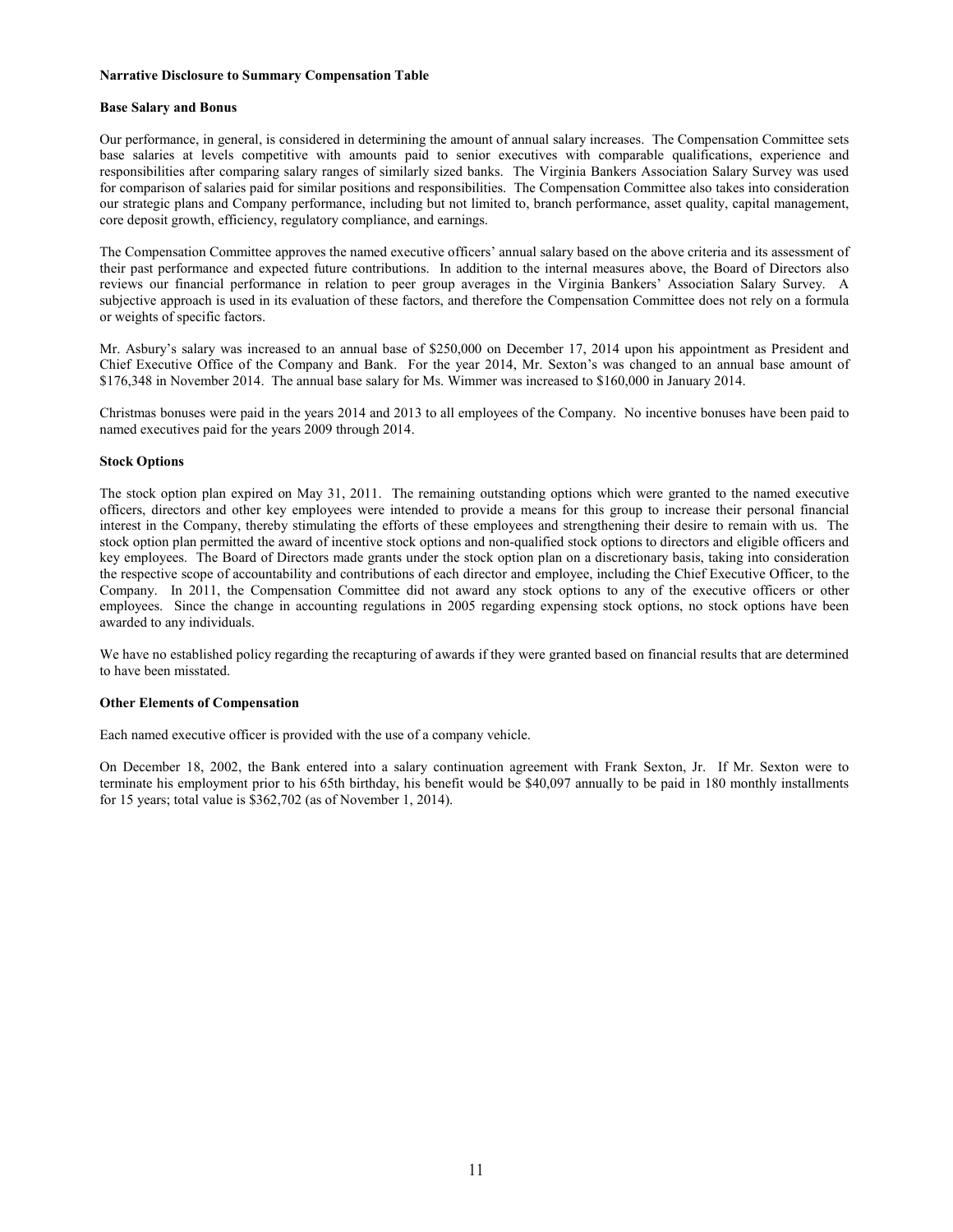### **Outstanding Equity Awards at Fiscal Year-End 2014**

| <b>Option Awards</b>                                                                                                                                  |                                                                                                                    |                                                               |                                  |  |  |
|-------------------------------------------------------------------------------------------------------------------------------------------------------|--------------------------------------------------------------------------------------------------------------------|---------------------------------------------------------------|----------------------------------|--|--|
| <b>Name</b>                                                                                                                                           | <b>Number of Securities</b><br><b>Underlying Unexercised</b><br><b>Options</b><br>$^{(#)}$<br>Exercisable $^{(1)}$ | <b>Option Exercise</b><br>Price <sup>(2)</sup><br><b>(\$)</b> | <b>Option Expiration</b><br>Date |  |  |
| C. Todd Asbury $(6)$<br>President and Chief Executive Officer                                                                                         | 16,087                                                                                                             | 11.54                                                         | $12/20/15^{(7)}$                 |  |  |
| Jonathan H. Mullins <sup><math>(4)(5)(6)</math></sup><br>President and Chief Executive Officer                                                        | 16,087                                                                                                             | 11.54                                                         | $12/20/15^{(7)(8)}$              |  |  |
| Frank Sexton, Jr. $(3)(4)(5)(6)$<br>Executive Vice President, Chief Operating<br>Officer, Interim Chief Financial Officer,<br>Secretary and Treasurer | 16,087                                                                                                             | 11.54                                                         | $12/20/15^{(7)}$                 |  |  |

The following table sets forth for the year ended December 31, 2014, the outstanding equity awards at fiscal year-end to the named executive officers. The named executive officers have not received other stock awards:

- (1) The amounts have been adjusted for the 10% stock dividend granted on June 7, 2005 and the 13-for-10 stock split effected in the form of a stock dividend on September 4, 2007.
- (2) Stock options were granted at the fair market value of the shares of Common Stock at the grant dates. The grants are exercisable immediately after they are granted.
- (3) On December 31, 2011, 14,300 options awarded and fully vested on December 31, 2001 expired and were forfeited for Frank Sexton, Jr.
- (4) On December 31, 2012, 1,791 and 7,150 options awarded and fully vested on December 31, 2002 expired and were forfeited for Jonathan Mullins and Frank Sexton, Jr., respectively.
- (5) On December 31, 2013, 1,430 and 5,362 options awarded and fully vested on December 31, 2003 expired and were forfeited for Jonathan Mullins and Frank Sexton, Jr., respectively.
- (6) On December 13, 2014 5,363 options awarded and fully vested on December 13, 2014 expired and were forfeited for C. Todd Asbury, Jonathan Mullins and Frank Sexton, Jr., respectively.
- (7) Options were awarded and fully vested on December 20, 2005.
- (8) On March 17, 2015 Jonathan Mullins had not exercised his available options after his resignation on December 17, 2014. As a result these options were forfeited.

#### **Employment Agreements**

Neither the Company nor the Bank has entered into an employment agreement with any of the named executive officers.

#### **Certain Relationships and Related Transactions**

Certain of our directors and officers and persons with whom they are associated have had, and expect to have in the future, banking transactions with us. Any extensions of credit to our directors and officers are made in the ordinary course of business, were required to be on substantially the same terms, including interest rates and collateral, as comparable transactions to non-related parties at the time of the extension of credit, and did not involve more than the normal risk of collectability or present other unfavorable features, pursuant to Regulation O – Loans to Executive Officers, Directors and Principal Shareholders of Member Banks.

We have not adopted a formal policy that covers the review and approval of related person transactions by our Board of Directors. The Board, however, does review all related party transactions that are proposed to it for approval. During such a review, the Board will consider, among other things, the related person's relationship to us, the facts and the circumstances of the proposed transaction, the aggregate dollar amount of the transaction, the related person's relationship to the transaction and any other material information. Our Audit Committee has the responsibility to review significant conflicts of interest involving directors or executive officers.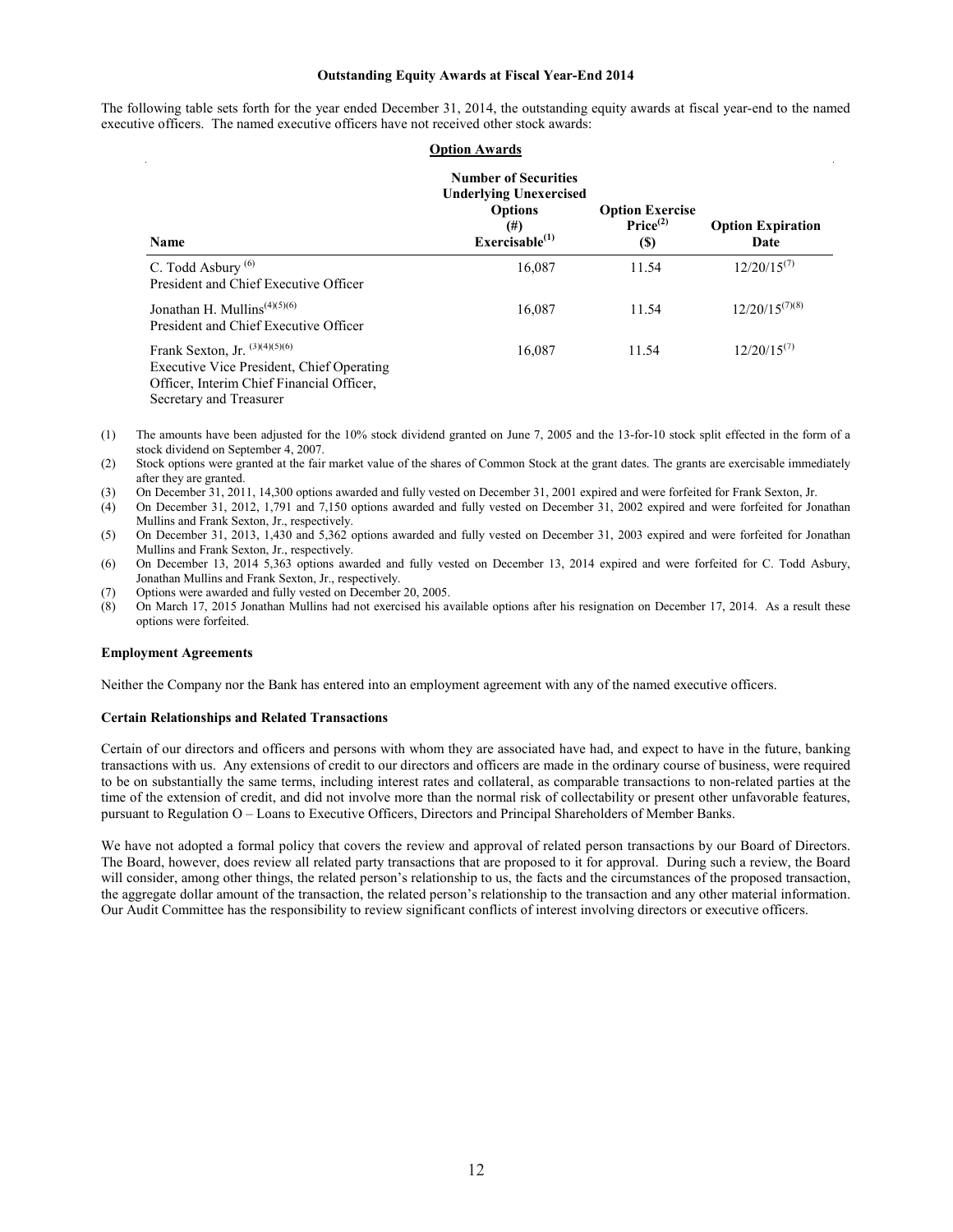#### **INDEPENDENT REGISTERED PUBLIC ACCOUNTANTS**

Elliott Davis Decosimo, LLC ("Elliott Davis Decosimo") served as our independent registered public accountants with respect to the audit of our consolidated financial statements for the fiscal year ended December 31, 2014.

Elliott Davis Decosimo's report on the Company's consolidated financial statements for the fiscal years ended December 31, 2014 and 2013 does not contain any adverse opinion or disclaimer of opinion, nor are they qualified or modified as to uncertainty, audit scope, or accounting principles. The Audit Committee is recommending shareholder approval of the appointment of Elliott Davis Decosimo as the Company's independent registered public accounting firm for 2015.

## **AUDIT INFORMATION**

The Audit Committee operates under a written charter adopted by the Board of Directors. A copy of the Audit Committee charter can be found on our website www.npbankshares.com.

#### **2014 and 2013 Fees of Independent Registered Public Accountants – Elliott Davis Decosimo**

Audit Fees - The aggregate fees billed by Elliott Davis Decosimo for professional services rendered for the audit of our annual financial statements for the fiscal years ended December 31, 2014 and 2013, and for the review of the financial statements included in the Company's Quarterly Reports on Form 10-Q, and services that are normally provided in connection with statutory and regulatory filings and engagements, for fiscal years ending December 31, 2014 and 2013 were \$110,755 and \$98,000, respectively.

Audit Related Fees - The aggregate fees billed by Elliott Davis Decosimo for professional services for assurance and related services that are reasonably related to the performance of the audit or review of our financial statements and not reported under the heading "Audit Fees" above for the fiscal years ended December 31, 2014 and 2013 were \$9,500 and \$11,790, respectively. For both years 2014 and 2013, the fees were incurred related to audits of the 401-k benefit plan.

Tax Fees - The aggregate fees billed by Elliott Davis Decosimo for professional services for tax compliance, tax advice and tax planning for the fiscal years ended December 31, 2014 and 2013 were \$14,225 and \$18,995, respectively. During 2014 and 2013, these services included preparation of tax returns as necessary and for NPB Capital Trusts I  $\&$  2, assistance provided for an IRS tax audit, as well as tax compliance services.

#### All Other Fees - None.

Pre-Approved Services - All audit related services, tax services and other services were pre-approved by the Audit Committee, which concluded that the provision of such services by Elliott Davis Decosimo was compatible with the maintenance of that firm's independence in the conduct of their auditing functions. The Audit Committee has a policy that provides for the pre-approval of all services to be provided by its independent registered public accounting firm. The Audit Committee does not delegate to management its responsibility to pre-approve services performed by the independent registered public accounting firm. All of the services mentioned above were pre-approved by the Audit Committee.

#### **Audit Committee Report**

The Audit Committee has furnished the following report:

Management is responsible for our internal controls, financial reporting process and compliance with laws and regulations and ethical business standards. Our independent public accountants are responsible for performing an independent audit of our consolidated financial statements in accordance with generally accepted auditing standards and issuing a report thereon. The Audit Committee's responsibility is to monitor and oversee these processes on behalf of the Board of Directors.

In this context, the Audit Committee has reviewed and discussed with management and Elliott Davis Decosimo, our independent public accountants for 2014, the audited financial statements. Management represented to the Audit Committee that our consolidated financial statements were prepared in accordance with accounting principles generally accepted in the United States.

The Audit Committee has discussed with the independent public accountants the matters required to be discussed by Statement on Auditing Standards No. 61 (Professional Standards), as amended, including its judgments about the quality, not just the acceptability, of our accounting principles and underlying estimates in our consolidated financial statements; all critical accounting policies and practices to be used; all alternative treatments within generally accepted accounting principles for policies and practices related to material items that have been discussed with our management; and other material written communication between the independent public accountants and our management, such as any management letter or schedule of unadjusted differences.

In addition, the Audit Committee has received from the independent public accountants the written disclosures and the letter required by applicable requirements of the Public Company Accounting Oversight Board regarding the independent accountant's communications with the audit committee concerning independence, and discussed with them their independence from us and our management. Moreover, the Audit Committee has considered whether the independent public accountants' provision of other nonaudit services to us is compatible with maintaining their independence from us.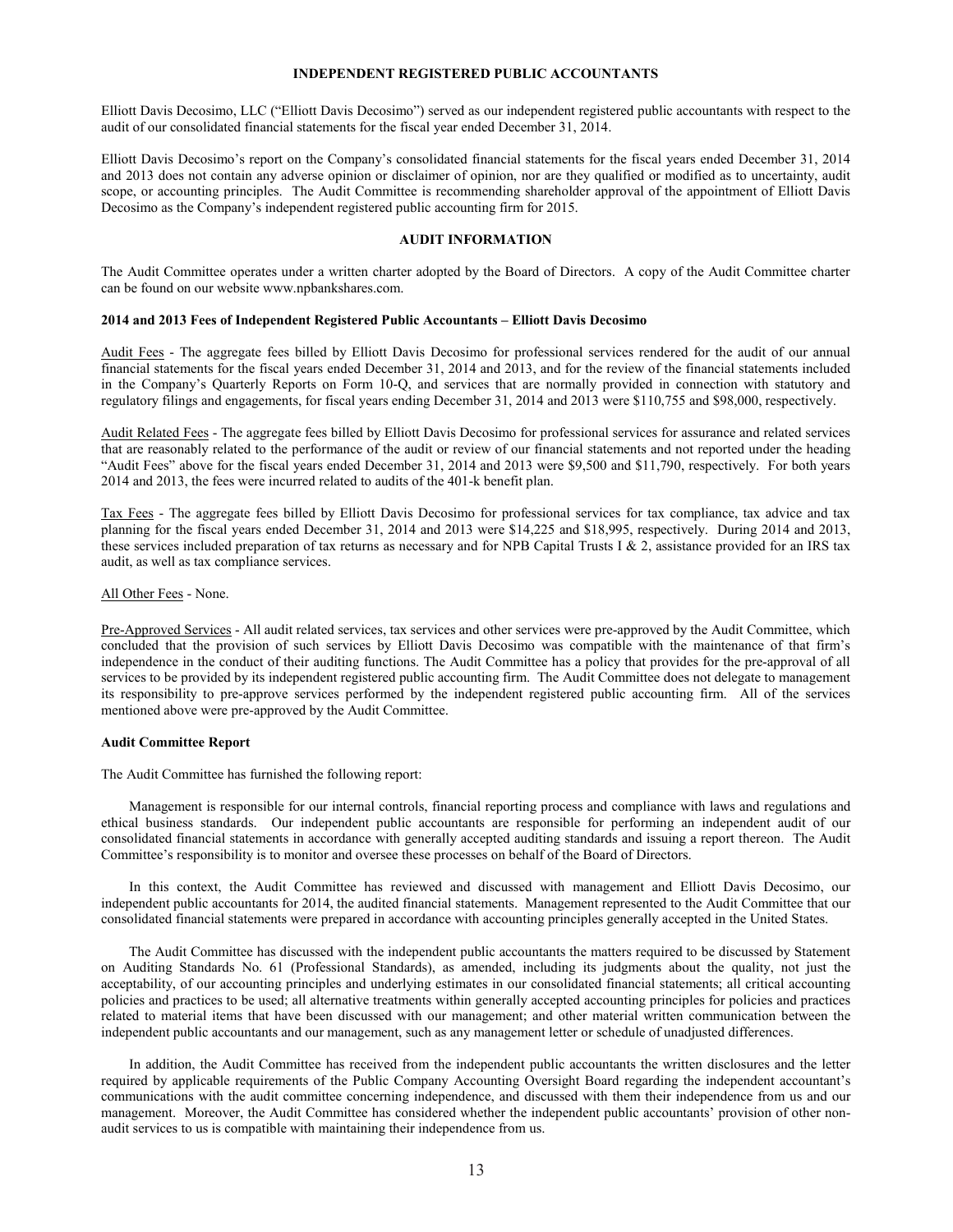In reliance on the reviews and discussions referred to above, the Audit Committee recommended to the Board of Directors that the audited financial statements be included in our Annual Report on the Form 10-K for the fiscal year ended December 31, 2014, for filing with the Securities and Exchange Commission. By recommending to the Board of Directors that the audited financial statements be so included, the Audit Committee is not opining on the accuracy, completeness or presentation of the information contained in the audited financial statements.

> *Members of the Audit Committee* John D. Cox Charles H. Gent, Jr. Eugene S. Hearl Harold Lynn Keene (Chairman) B. Scott White

### **PROPOSALS FOR 2016 ANNUAL MEETING OF SHAREHOLDERS**

As discussed above under "Director Nomination Process," our Bylaws prescribe the procedures that a shareholder must follow to nominate a director. For a shareholder to nominate a candidate for director at the 2016 Annual Meeting of Shareholders, notice of the nomination must be received by our Secretary no later than March 2, 2016. The notice must describe various matters regarding the nominee and the shareholder giving the notice. Any shareholder may obtain a copy of our Bylaws, without charge, upon written request to our Secretary.

In accordance with SEC regulations, if any shareholder intends to present a proposal to be considered for inclusion in our proxy materials for our 2016 Annual Meeting, the proposal must be in proper form and must be received at our principal executive offices at 67 Commerce Drive, Honaker, Virginia 24260, no later than January 15, 2016.

In accordance with our Bylaws, if any shareholder intends to present a proposal (other than a director nomination) at the 2016 Annual Meeting of Shareholders outside of the proxy statement process, notice of the shareholder's intention to present the proposal must be received by our Secretary no later than March 2, 2016. The notice must include a description of the proposed business, the reasons therefor, and other specified matters. The proxy solicited by the Board of Directors for the 2016 Annual Meeting will confer discretionary authority to vote on any shareholder proposal presented at the meeting if we have not received notice of such proposal by March 2, 2016, in writing delivered to our Secretary.

## **OTHER MATTERS**

**THE ANNUAL REPORT ON FORM 10-K FOR THE FISCAL YEAR ENDED DECEMBER 31, 2014 (THE "FORM 10-K"), AS FILED WITH THE SEC IS BEING MAILED TO SHAREHOLDERS WITH THIS PROXY STATEMENT. A COPY OF OUR ANNUAL REPORT ON FORM 10-K FOR THE FISCAL YEAR ENDED DECEMBER 31, 2014 (EXCLUDING EXHIBITS) IS ALSO BEING MAILED WITH THIS PROXY STATEMENT AS FILED WITH THE SEC. A COPY OF THE FORM 10-K MAY ALSO BE OBTAINED WITHOUT CHARGE BY WRITING TO OUR SECRETARY, WHOSE ADDRESS IS POST OFFICE BOX 1810, HONAKER, VIRGINIA 24260.**